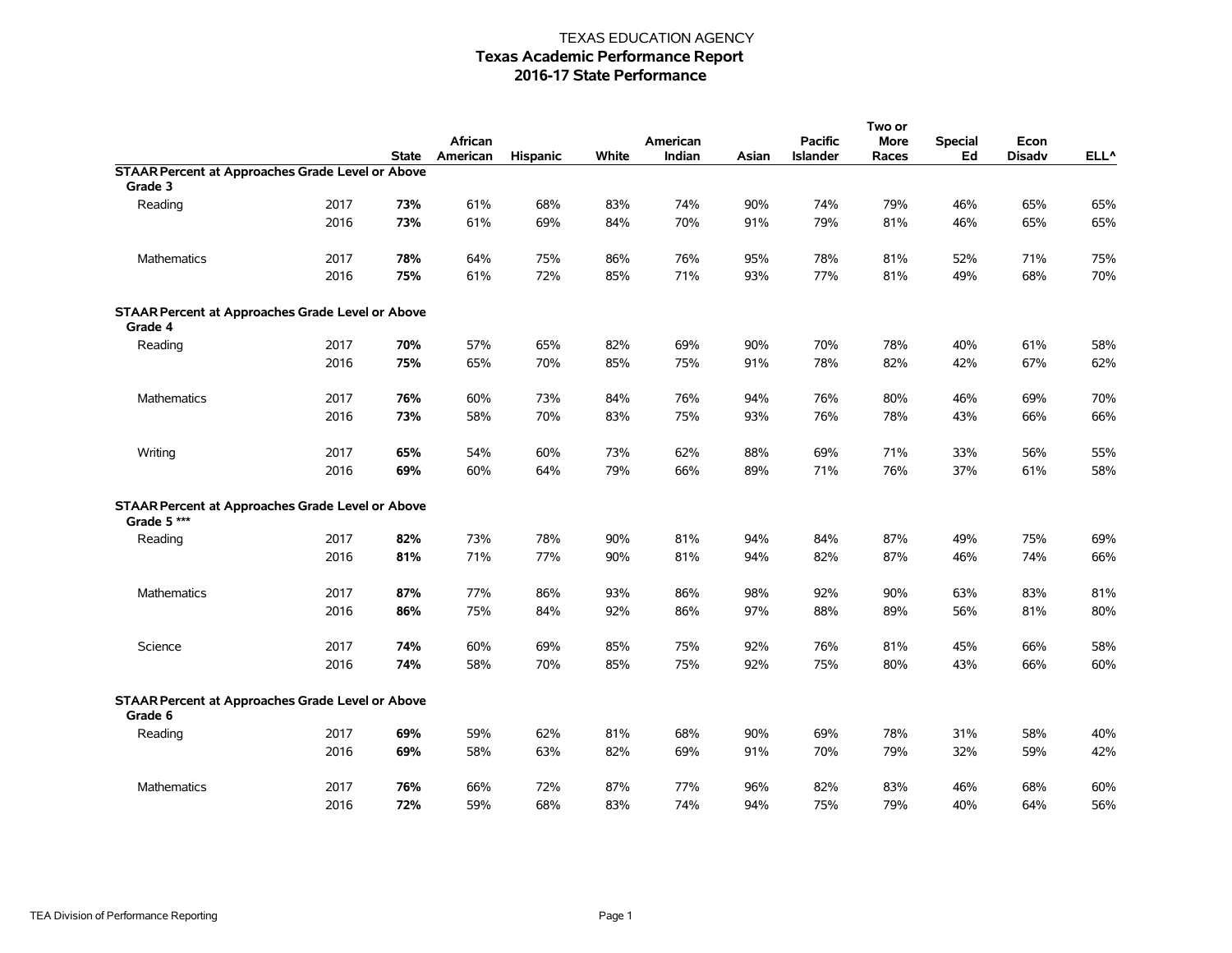|                                                                                 |      |              |          |          |       |          |       |                 | Two or      |                |               |         |
|---------------------------------------------------------------------------------|------|--------------|----------|----------|-------|----------|-------|-----------------|-------------|----------------|---------------|---------|
|                                                                                 |      |              | African  |          |       | American |       | <b>Pacific</b>  | <b>More</b> | <b>Special</b> | Econ          |         |
|                                                                                 |      | <b>State</b> | American | Hispanic | White | Indian   | Asian | <b>Islander</b> | Races       | Ed             | <b>Disadv</b> | $ELL^A$ |
| <b>STAAR Percent at Approaches Grade Level or Above</b>                         |      |              |          |          |       |          |       |                 |             |                |               |         |
| Grade 7                                                                         |      |              |          |          |       |          |       |                 |             |                |               |         |
| Reading                                                                         | 2017 | 73%          | 62%      | 69%      | 84%   | 73%      | 92%   | 76%             | 81%         | 34%            | 65%           | 44%     |
|                                                                                 | 2016 | 71%          | 60%      | 64%      | 82%   | 69%      | 92%   | 76%             | 79%         | 30%            | 61%           | 37%     |
| <b>Mathematics</b>                                                              | 2017 | 70%          | 56%      | 65%      | 81%   | 69%      | 94%   | 74%             | 76%         | 37%            | 61%           | 49%     |
|                                                                                 | 2016 | 69%          | 55%      | 64%      | 81%   | 67%      | 93%   | 76%             | 77%         | 33%            | 60%           | 44%     |
| Writing                                                                         | 2017 | 70%          | 59%      | 64%      | 80%   | 67%      | 91%   | 73%             | 77%         | 28%            | 60%           | 41%     |
|                                                                                 | 2016 | 69%          | 59%      | 63%      | 81%   | 67%      | 92%   | 77%             | 78%         | 28%            | 59%           | 35%     |
| <b>STAAR Percent at Approaches Grade Level or Above</b><br>Grade 8 ***          |      |              |          |          |       |          |       |                 |             |                |               |         |
| Reading                                                                         | 2017 | 86%          | 80%      | 82%      | 92%   | 86%      | 96%   | 88%             | 91%         | 46%            | 80%           | 60%     |
|                                                                                 | 2016 | 87%          | 80%      | 84%      | 93%   | 86%      | 96%   | 86%             | 92%         | 45%            | 81%           | 61%     |
| Mathematics                                                                     | 2017 | 85%          | 77%      | 84%      | 91%   | 87%      | 97%   | 88%             | 89%         | 52%            | 81%           | 74%     |
|                                                                                 | 2016 | 82%          | 72%      | 79%      | 88%   | 81%      | 95%   | 87%             | 86%         | 42%            | 76%           | 67%     |
| Science                                                                         | 2017 | 76%          | 64%      | 71%      | 87%   | 76%      | 94%   | 78%             | 84%         | 39%            | 67%           | 48%     |
|                                                                                 | 2016 | 75%          | 63%      | 70%      | 85%   | 77%      | 94%   | 81%             | 82%         | 35%            | 66%           | 47%     |
| Social Studies                                                                  | 2017 | 63%          | 52%      | 56%      | 76%   | 64%      | 90%   | 67%             | 73%         | 31%            | 53%           | 31%     |
|                                                                                 | 2016 | 63%          | 52%      | 56%      | 76%   | 66%      | 89%   | 69%             | 73%         | 29%            | 53%           | 31%     |
| <b>STAAR Percent at Approaches Grade Level or Above</b><br><b>End of Course</b> |      |              |          |          |       |          |       |                 |             |                |               |         |
| English I                                                                       | 2017 | 64%          | 53%      | 58%      | 78%   | 63%      | 86%   | 67%             | 75%         | 22%            | 54%           | 29%     |
|                                                                                 | 2016 | 65%          | 56%      | 60%      | 78%   | 64%      | 87%   | 68%             | 75%         | 25%            | 57%           | 32%     |
| English II                                                                      | 2017 | 66%          | 55%      | 60%      | 79%   | 62%      | 84%   | 64%             | 77%         | 24%            | 57%           | 28%     |
|                                                                                 | 2016 | 67%          | 57%      | 61%      | 81%   | 66%      | 85%   | 67%             | 79%         | 26%            | 58%           | 28%     |
| Algebra I                                                                       | 2017 | 83%          | 73%      | 81%      | 89%   | 81%      | 97%   | 83%             | 87%         | 46%            | 78%           | 67%     |
|                                                                                 | 2016 | 78%          | 67%      | 75%      | 86%   | 75%      | 95%   | 78%             | 83%         | 39%            | 72%           | 60%     |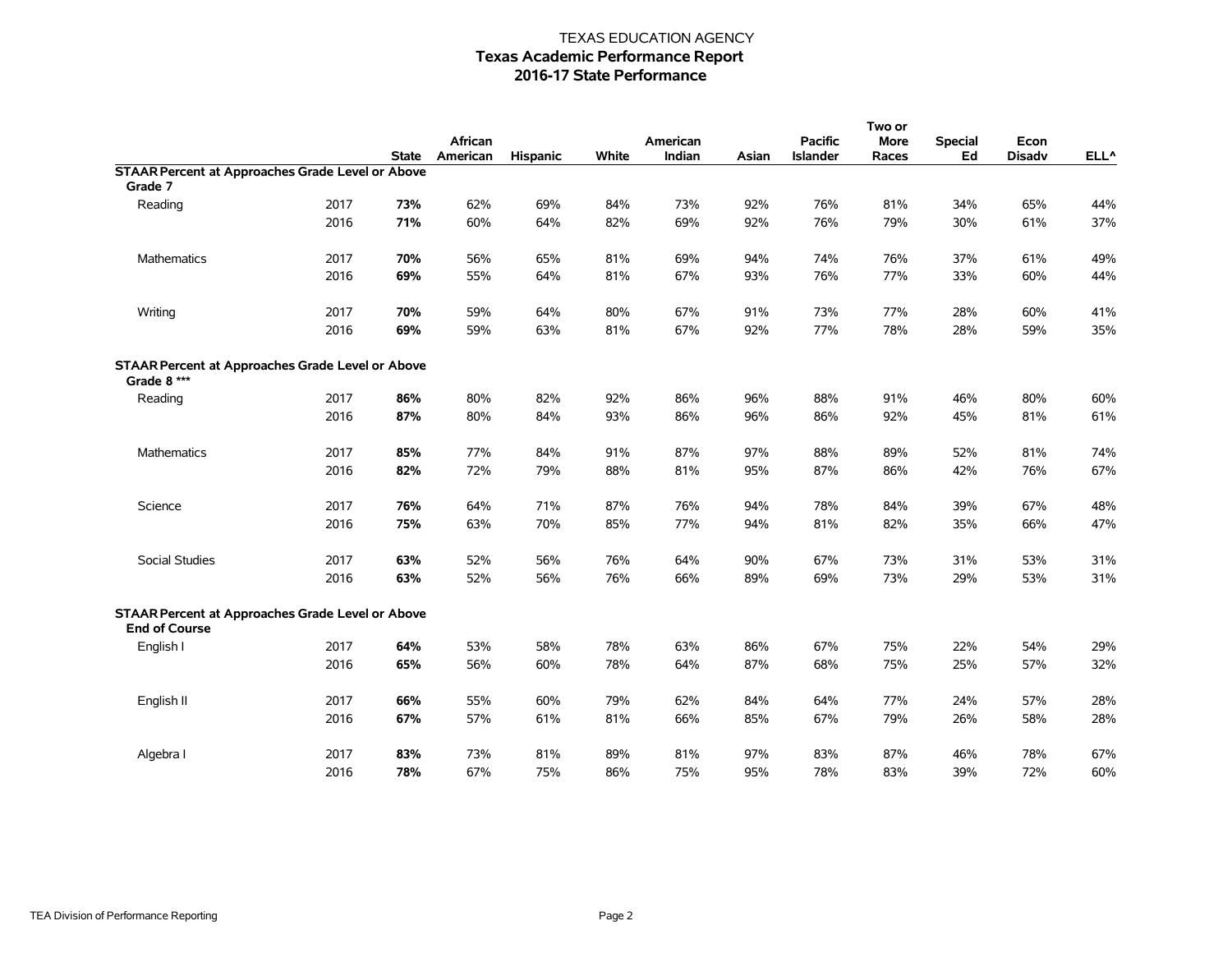|                                                                              |      |              |          |          |       |          |       |                 | Two or      |         |               |                  |
|------------------------------------------------------------------------------|------|--------------|----------|----------|-------|----------|-------|-----------------|-------------|---------|---------------|------------------|
|                                                                              |      |              | African  |          |       | American |       | <b>Pacific</b>  | <b>More</b> | Special | Econ          |                  |
|                                                                              |      | <b>State</b> | American | Hispanic | White | Indian   | Asian | <b>Islander</b> | Races       | Ed      | <b>Disadv</b> | ELL <sup>^</sup> |
| <b>STAAR Percent at Approaches Grade Level or Above</b>                      |      |              |          |          |       |          |       |                 |             |         |               |                  |
| <b>End of Course</b>                                                         |      |              |          |          |       |          |       |                 |             |         |               |                  |
| Biology                                                                      | 2017 | 86%          | 80%      | 83%      | 93%   | 87%      | 96%   | 86%             | 93%         | 54%     | 81%           | 64%              |
|                                                                              | 2016 | 87%          | 81%      | 85%      | 94%   | 86%      | 96%   | 87%             | 92%         | 52%     | 83%           | 66%              |
| U.S. History                                                                 | 2017 | 91%          | 86%      | 90%      | 96%   | 91%      | 96%   | 91%             | 95%         | 61%     | 87%           | 72%              |
|                                                                              | 2016 | 91%          | 86%      | 89%      | 95%   | 91%      | 96%   | 93%             | 94%         | 56%     | 87%           | 70%              |
| <b>STAAR Percent at Approaches Grade Level or Above</b><br><b>All Grades</b> |      |              |          |          |       |          |       |                 |             |         |               |                  |
| All Subjects                                                                 | 2017 | 75%          | 65%      | 71%      | 85%   | 75%      | 93%   | 77%             | 82%         | 41%     | 68%           | 57%              |
|                                                                              | 2016 | 75%          | 64%      | 70%      | 85%   | 74%      | 92%   | 78%             | 82%         | 39%     | 67%           | 57%              |
| Reading                                                                      | 2017 | 72%          | 61%      | 67%      | 83%   | 71%      | 90%   | 73%             | 81%         | 35%     | 64%           | 51%              |
|                                                                              | 2016 | 73%          | 63%      | 68%      | 84%   | 72%      | 91%   | 75%             | 82%         | 35%     | 65%           | 52%              |
| <b>Mathematics</b>                                                           | 2017 | 79%          | 68%      | 76%      | 87%   | 79%      | 96%   | 82%             | 84%         | 49%     | 73%           | 69%              |
|                                                                              | 2016 | 76%          | 64%      | 73%      | 85%   | 75%      | 94%   | 79%             | 82%         | 43%     | 70%           | 65%              |
| Writing                                                                      | 2017 | 67%          | 57%      | 62%      | 77%   | 64%      | 90%   | 71%             | 74%         | 30%     | 58%           | 50%              |
|                                                                              | 2016 | 69%          | 60%      | 64%      | 80%   | 67%      | 90%   | 74%             | 77%         | 32%     | 60%           | 50%              |
| Science                                                                      | 2017 | 79%          | 69%      | 75%      | 89%   | 80%      | 94%   | 81%             | 86%         | 47%     | 72%           | 57%              |
|                                                                              | 2016 | 79%          | 68%      | 75%      | 88%   | 79%      | 94%   | 81%             | 85%         | 44%     | 72%           | 58%              |
| Social Studies                                                               | 2017 | 77%          | 69%      | 73%      | 86%   | 78%      | 93%   | 79%             | 84%         | 45%     | 69%           | 48%              |
|                                                                              | 2016 | 77%          | 70%      | 73%      | 86%   | 79%      | 92%   | 81%             | 84%         | 42%     | 69%           | 47%              |
| <b>STAAR Percent at Meets Grade Level</b><br><b>All Grades</b>               |      |              |          |          |       |          |       |                 |             |         |               |                  |
| Two or More Subjects                                                         | 2017 | 48%          | 34%      | 41%      | 61%   | 48%      | 82%   | 50%             | 56%         | 22%     | 36%           | 22%              |
|                                                                              | 2016 | 45%          | 30%      | 37%      | 59%   | 45%      | 80%   | 47%             | 54%         | 9%      | 32%           | 19%              |
| Reading                                                                      | 2017 | 48%          | 35%      | 41%      | 62%   | 48%      | 79%   | 50%             | 58%         | 22%     | 36%           | 23%              |
|                                                                              | 2016 | 46%          | 32%      | 38%      | 60%   | 45%      | 78%   | 48%             | 56%         | 10%     | 34%           | 21%              |
| Mathematics                                                                  | 2017 | 48%          | 33%      | 43%      | 60%   | 48%      | 85%   | 53%             | 55%         | 25%     | 38%           | 32%              |
|                                                                              | 2016 | 43%          | 26%      | 37%      | 55%   | 42%      | 82%   | 46%             | 50%         | 11%     | 32%           | 26%              |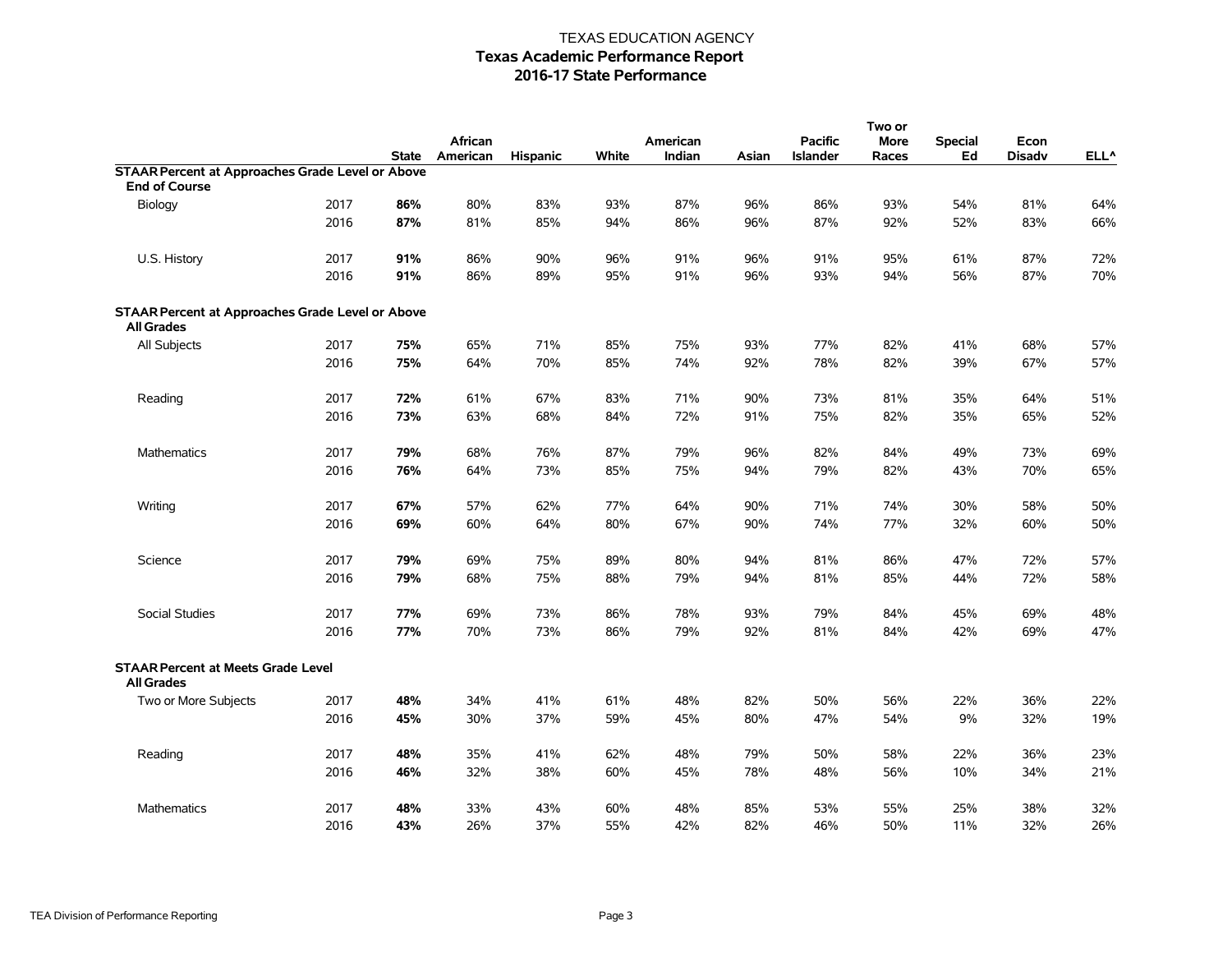|                                                                    |      |              |          |                 |       |          |       |                 | Two or      |                |               |       |
|--------------------------------------------------------------------|------|--------------|----------|-----------------|-------|----------|-------|-----------------|-------------|----------------|---------------|-------|
|                                                                    |      |              | African  |                 |       | American |       | <b>Pacific</b>  | <b>More</b> | <b>Special</b> | Econ          |       |
|                                                                    |      | <b>State</b> | American | <b>Hispanic</b> | White | Indian   | Asian | <b>Islander</b> | Races       | Ed             | <b>Disadv</b> | ELL^  |
| <b>STAAR Percent at Meets Grade Level</b>                          |      |              |          |                 |       |          |       |                 |             |                |               |       |
| <b>All Grades</b>                                                  |      |              |          |                 |       |          |       |                 |             |                |               |       |
| Writing                                                            | 2017 | 38%          | 26%      | 32%             | 48%   | 35%      | 72%   | 42%             | 45%         | 19%            | 28%           | 23%   |
|                                                                    | 2016 | 41%          | 28%      | 34%             | 53%   | 37%      | 75%   | 44%             | 49%         | 8%             | 30%           | 24%   |
| Science                                                            | 2017 | 52%          | 37%      | 44%             | 66%   | 51%      | 82%   | 52%             | 62%         | 25%            | 40%           | 22%   |
|                                                                    | 2016 | 47%          | 32%      | 40%             | 61%   | 48%      | 79%   | 49%             | 56%         | 11%            | 35%           | 18%   |
| Social Studies                                                     | 2017 | 51%          | 40%      | 44%             | 64%   | 51%      | 80%   | 54%             | 61%         | 25%            | 39%           | 15%   |
|                                                                    | 2016 | 47%          | 36%      | 40%             | 60%   | 51%      | 77%   | 53%             | 57%         | 12%            | 36%           | 13%   |
| <b>STAAR Percent at Masters Grade Level</b><br><b>All Grades</b>   |      |              |          |                 |       |          |       |                 |             |                |               |       |
| All Subjects                                                       | 2017 | 20%          | 11%      | 15%             | 29%   | 19%      | 52%   | 20%             | 27%         | 7%             | 13%           | 11%   |
|                                                                    | 2016 | 18%          | 9%       | 13%             | 26%   | 16%      | 48%   | 18%             | 25%         | 6%             | 11%           | 9%    |
| Reading                                                            | 2017 | 19%          | 11%      | 14%             | 28%   | 18%      | 46%   | 18%             | 27%         | 6%             | 12%           | 10%   |
|                                                                    | 2016 | 17%          | 10%      | 12%             | 26%   | 15%      | 44%   | 16%             | 25%         | 5%             | 10%           | 8%    |
| Mathematics                                                        | 2017 | 23%          | 12%      | 18%             | 31%   | 21%      | 62%   | 24%             | 28%         | 8%             | 16%           | 17%   |
|                                                                    | 2016 | 19%          | 9%       | 14%             | 27%   | 17%      | 57%   | 20%             | 25%         | 7%             | 12%           | 13%   |
| Writing                                                            | 2017 | 12%          | 6%       | 8%              | 17%   | 9%       | 36%   | 12%             | 16%         | 5%             | 6%            | 6%    |
|                                                                    | 2016 | 15%          | 8%       | 10%             | 21%   | 12%      | 41%   | 16%             | 20%         | 6%             | 9%            | $8\%$ |
| Science                                                            | 2017 | 19%          | 10%      | 13%             | 30%   | 19%      | 51%   | 20%             | 28%         | 7%             | 11%           | 6%    |
|                                                                    | 2016 | 16%          | 8%       | 11%             | 25%   | 16%      | 46%   | 17%             | 23%         | 5%             | 9%            | 4%    |
| Social Studies                                                     | 2017 | 27%          | 17%      | 20%             | 40%   | 27%      | 59%   | 27%             | 38%         | 8%             | 17%           | 4%    |
|                                                                    | 2016 | 22%          | 13%      | 16%             | 33%   | 22%      | 51%   | 22%             | 31%         | 6%             | 13%           | 3%    |
| <b>STAAR Percent Met or Exceeded Progress</b><br><b>All Grades</b> |      |              |          |                 |       |          |       |                 |             |                |               |       |
| All Subjects                                                       | 2017 | 61%          | 58%      | 59%             | 65%   | 61%      | 76%   | 62%             | 64%         | 55%            | 58%           | 58%   |
|                                                                    | 2016 | 62%          | 58%      | 60%             | 64%   | 60%      | 76%   | 62%             | 64%         | 55%            | 59%           | 59%   |
| Reading                                                            | 2017 | 59%          | 56%      | 57%             | 63%   | 58%      | 70%   | 57%             | 62%         | 55%            | 56%           | 54%   |
|                                                                    | 2016 | 60%          | 58%      | 59%             | 63%   | 58%      | 71%   | 60%             | 63%         | 55%            | 58%           | 57%   |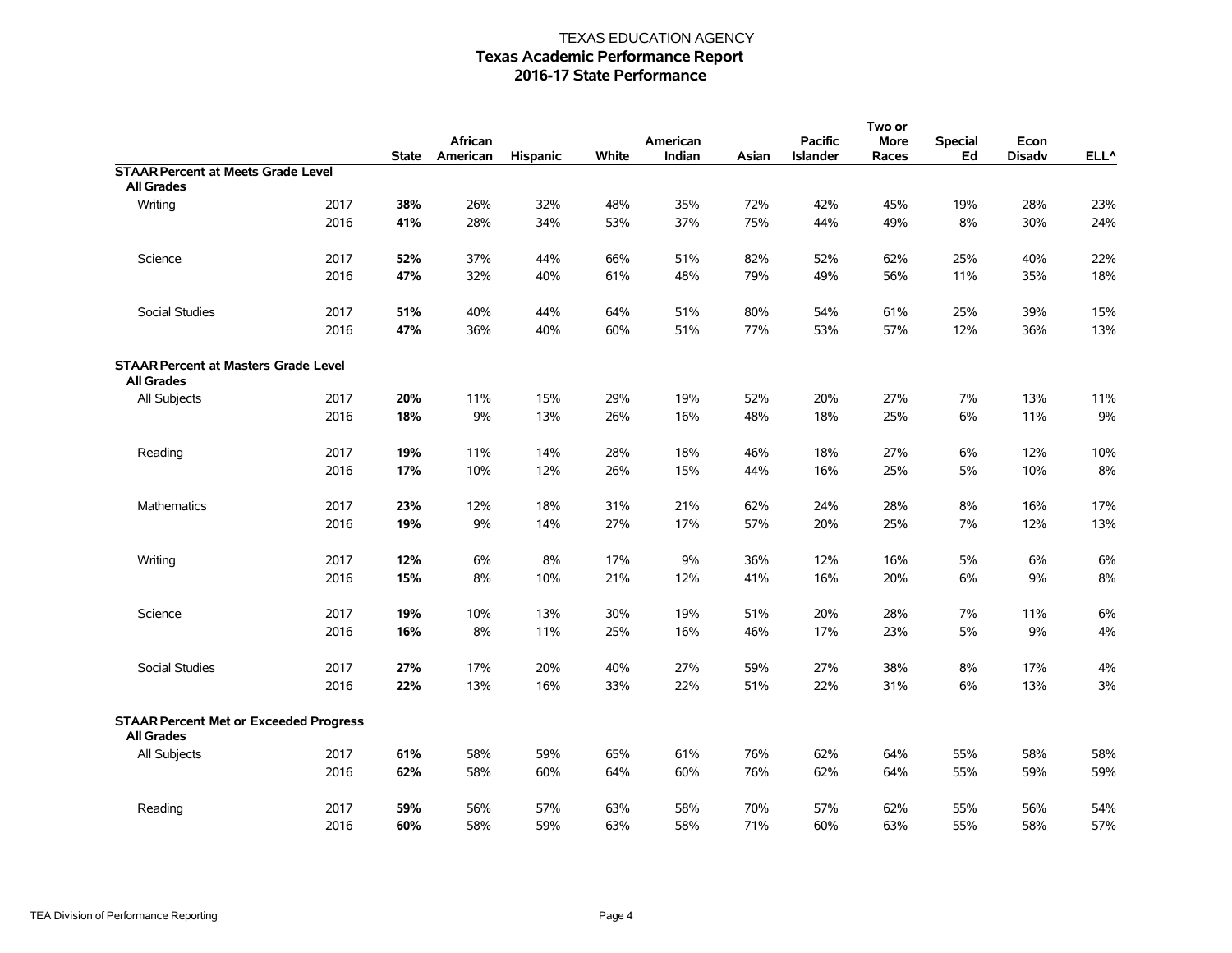|                                                                     |      |              |                     |                 |       |                    |       |                                   | Two or        |                      |                       |                  |
|---------------------------------------------------------------------|------|--------------|---------------------|-----------------|-------|--------------------|-------|-----------------------------------|---------------|----------------------|-----------------------|------------------|
|                                                                     |      | <b>State</b> | African<br>American | <b>Hispanic</b> | White | American<br>Indian | Asian | <b>Pacific</b><br><b>Islander</b> | More<br>Races | <b>Special</b><br>Ed | Econ<br><b>Disadv</b> | ELL <sup>^</sup> |
| <b>STAAR Percent Met or Exceeded Progress</b>                       |      |              |                     |                 |       |                    |       |                                   |               |                      |                       |                  |
| <b>All Grades</b>                                                   |      |              |                     |                 |       |                    |       |                                   |               |                      |                       |                  |
| <b>Mathematics</b>                                                  | 2017 | 64%          | 60%                 | 62%             | 67%   | 64%                | 82%   | 67%                               | 66%           | 55%                  | 61%                   | 62%              |
|                                                                     | 2016 | 63%          | 58%                 | 61%             | 67%   | 62%                | 81%   | 64%                               | 66%           | 54%                  | 60%                   | 61%              |
| <b>STAAR Percent Exceeded Progress</b><br><b>All Grades</b>         |      |              |                     |                 |       |                    |       |                                   |               |                      |                       |                  |
| All Subjects                                                        | 2017 | 19%          | 15%                 | 17%             | 21%   | 18%                | 35%   | 19%                               | 21%           | 14%                  | 17%                   | 19%              |
|                                                                     | 2016 | 17%          | 14%                 | 16%             | 17%   | 15%                | 29%   | 16%                               | 18%           | 13%                  | 15%                   | 18%              |
| Reading                                                             | 2017 | 17%          | 15%                 | 16%             | 19%   | 17%                | 27%   | 17%                               | 20%           | 15%                  | 16%                   | 17%              |
|                                                                     | 2016 | 16%          | 15%                 | 16%             | 16%   | 14%                | 22%   | 15%                               | 17%           | 14%                  | 16%                   | 17%              |
| <b>Mathematics</b>                                                  | 2017 | 20%          | 15%                 | 19%             | 22%   | 20%                | 45%   | 22%                               | 22%           | 14%                  | 18%                   | 21%              |
|                                                                     | 2016 | 17%          | 13%                 | 16%             | 19%   | 16%                | 37%   | 17%                               | 19%           | 12%                  | 15%                   | 18%              |
| Progress of Prior-Year Non-Proficient Students<br>Sum of Grades 4-8 |      |              |                     |                 |       |                    |       |                                   |               |                      |                       |                  |
| Reading                                                             | 2017 | 35%          | 30%                 | 34%             | 40%   | 35%                | 42%   | 37%                               | 37%           | 18%                  | 32%                   | 31%              |
|                                                                     | 2016 | 35%          | 30%                 | 34%             | 40%   | 34%                | 43%   | 37%                               | 38%           | 17%                  | 33%                   | 31%              |
| <b>Mathematics</b>                                                  | 2017 | 43%          | 38%                 | 43%             | 48%   | 45%                | 57%   | 50%                               | 45%           | 27%                  | 41%                   | 40%              |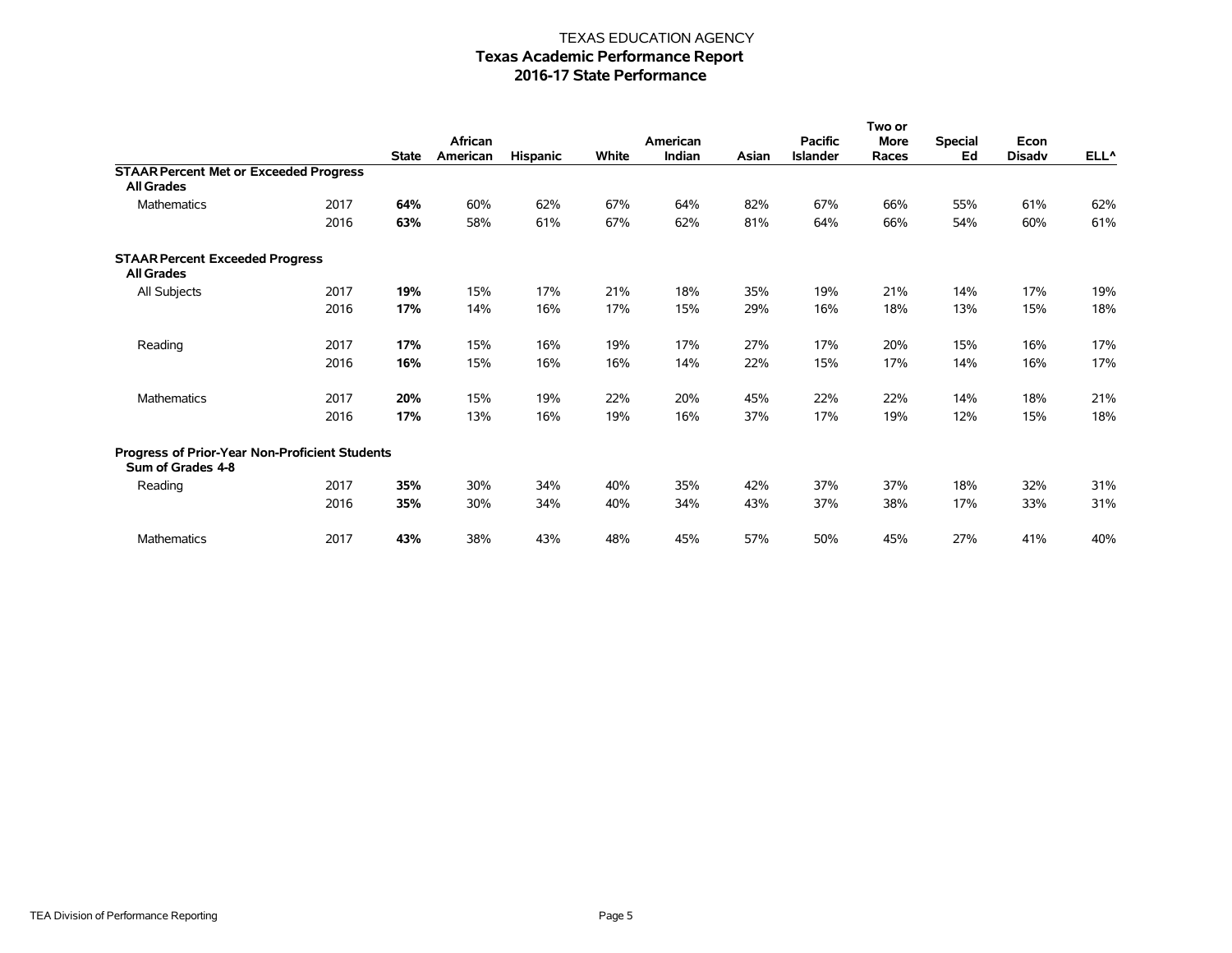|                                                                       |              |          |                 |       |          |       |                 | Two or |                |               |     |
|-----------------------------------------------------------------------|--------------|----------|-----------------|-------|----------|-------|-----------------|--------|----------------|---------------|-----|
|                                                                       |              | African  |                 |       | American |       | <b>Pacific</b>  | More   | <b>Special</b> | Econ          |     |
|                                                                       | <b>State</b> | American | <b>Hispanic</b> | White | Indian   | Asian | <b>Islander</b> | Races  | Ed             | <b>Disady</b> | ELL |
| <b>Student Success Initiative</b>                                     |              |          |                 |       |          |       |                 |        |                |               |     |
| Grade 5 Reading                                                       |              |          |                 |       |          |       |                 |        |                |               |     |
| Students Meeting Approaches Grade Level on First STAAR Administration |              |          |                 |       |          |       |                 |        |                |               |     |
| 2017                                                                  | 72%          | 61%      | 67%             | 82%   | 69%      | 89%   | 75%             | 79%    | 31%            | 63%           | 56% |
| <b>Students Requiring Accelerated Instruction</b>                     |              |          |                 |       |          |       |                 |        |                |               |     |
| 2017                                                                  | 28%          | 39%      | 33%             | 18%   | 31%      | 11%   | 25%             | 21%    | 69%            | 37%           | 44% |
| <b>STAAR Cumulative Met Standard</b>                                  |              |          |                 |       |          |       |                 |        |                |               |     |
| 2017                                                                  | 81%          | 72%      | 78%             | 90%   | 80%      | 93%   | 84%             | 87%    | 42%            | 74%           | 68% |
| <b>Grade 5 Mathematics</b>                                            |              |          |                 |       |          |       |                 |        |                |               |     |
| Students Meeting Approaches Grade Level on First STAAR Administration |              |          |                 |       |          |       |                 |        |                |               |     |
| 2017                                                                  | 81%          | 69%      | 79%             | 89%   | 80%      | 95%   | 86%             | 86%    | 48%            | 75%           | 73% |
| <b>Students Requiring Accelerated Instruction</b>                     |              |          |                 |       |          |       |                 |        |                |               |     |
| 2017                                                                  | 19%          | 31%      | 21%             | 11%   | 20%      | 5%    | 14%             | 14%    | 52%            | 25%           | 27% |
| <b>STAAR Cumulative Met Standard</b>                                  |              |          |                 |       |          |       |                 |        |                |               |     |
| 2017                                                                  | 87%          | 77%      | 85%             | 93%   | 85%      | 97%   | 91%             | 90%    | 57%            | 82%           | 81% |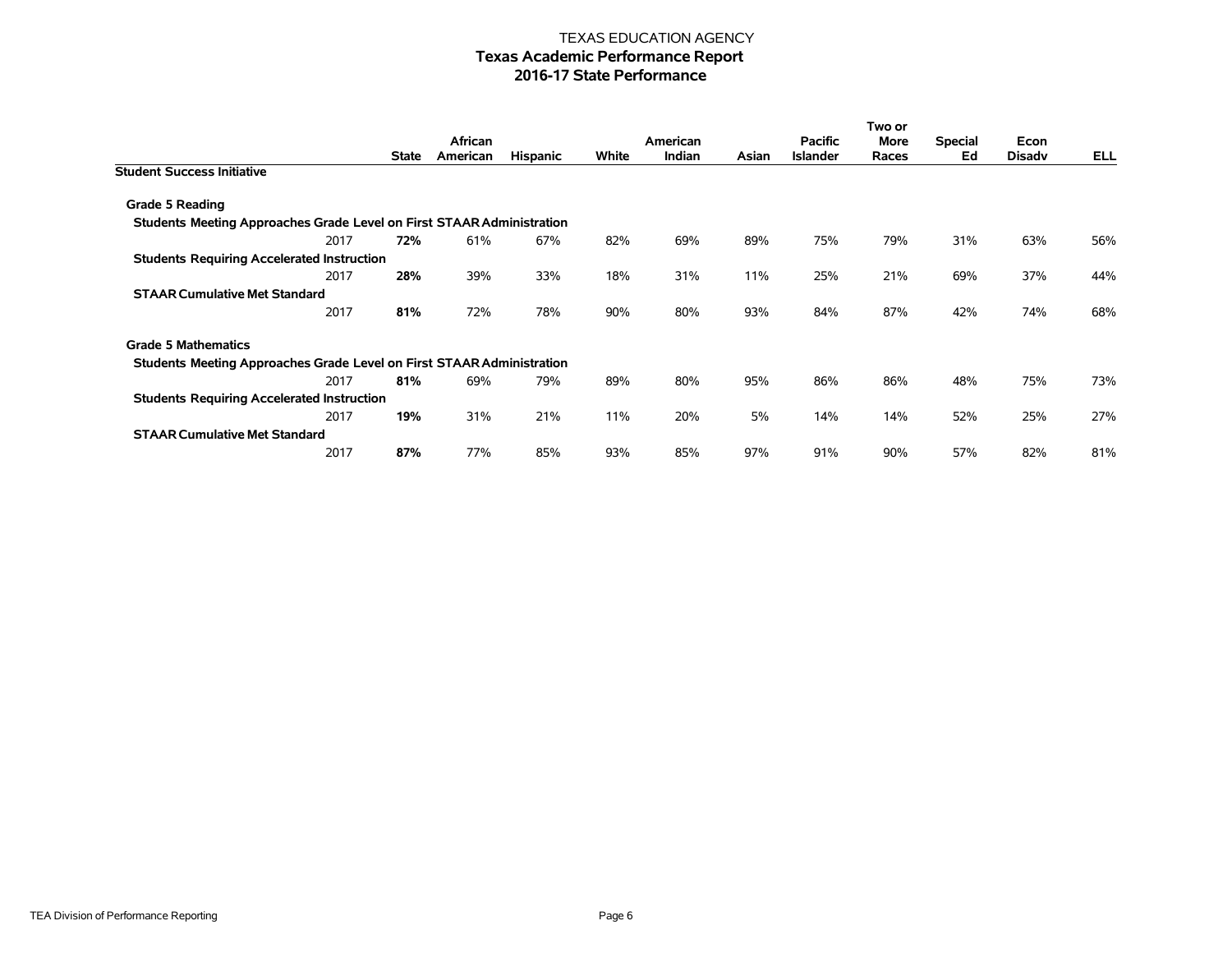|                                                                       |      |              |          |                 |       |          |       |                 | Two or |                |               |     |
|-----------------------------------------------------------------------|------|--------------|----------|-----------------|-------|----------|-------|-----------------|--------|----------------|---------------|-----|
|                                                                       |      |              | African  |                 |       | American |       | <b>Pacific</b>  | More   | <b>Special</b> | Econ          |     |
|                                                                       |      | <b>State</b> | American | <b>Hispanic</b> | White | Indian   | Asian | <b>Islander</b> | Races  | Ed             | <b>Disady</b> | ELL |
| <b>Student Success Initiative</b>                                     |      |              |          |                 |       |          |       |                 |        |                |               |     |
| Grade 8 Reading                                                       |      |              |          |                 |       |          |       |                 |        |                |               |     |
| Students Meeting Approaches Grade Level on First STAAR Administration |      |              |          |                 |       |          |       |                 |        |                |               |     |
|                                                                       | 2017 | 76%          | 68%      | 71%             | 87%   | 77%      | 92%   | 80%             | 85%    | 28%            | 68%           | 40% |
| <b>Students Requiring Accelerated Instruction</b>                     |      |              |          |                 |       |          |       |                 |        |                |               |     |
|                                                                       | 2017 | 24%          | 32%      | 29%             | 13%   | 23%      | 8%    | 20%             | 15%    | 72%            | 32%           | 60% |
| <b>STAAR Cumulative Met Standard</b>                                  |      |              |          |                 |       |          |       |                 |        |                |               |     |
|                                                                       | 2017 | 85%          | 79%      | 81%             | 92%   | 85%      | 94%   | 86%             | 91%    | 39%            | 79%           | 57% |
| <b>Grade 8 Mathematics</b>                                            |      |              |          |                 |       |          |       |                 |        |                |               |     |
| Students Meeting Approaches Grade Level on First STAAR Administration |      |              |          |                 |       |          |       |                 |        |                |               |     |
|                                                                       | 2017 | 75%          | 64%      | 72%             | 84%   | 76%      | 93%   | 77%             | 82%    | 32%            | 69%           | 57% |
| <b>Students Requiring Accelerated Instruction</b>                     |      |              |          |                 |       |          |       |                 |        |                |               |     |
|                                                                       | 2017 | 25%          | 36%      | 28%             | 16%   | 24%      | 7%    | 23%             | 18%    | 68%            | 31%           | 43% |
| <b>STAAR Cumulative Met Standard</b>                                  |      |              |          |                 |       |          |       |                 |        |                |               |     |
|                                                                       | 2017 | 85%          | 76%      | 83%             | 91%   | 86%      | 96%   | 87%             | 89%    | 47%            | 81%           | 72% |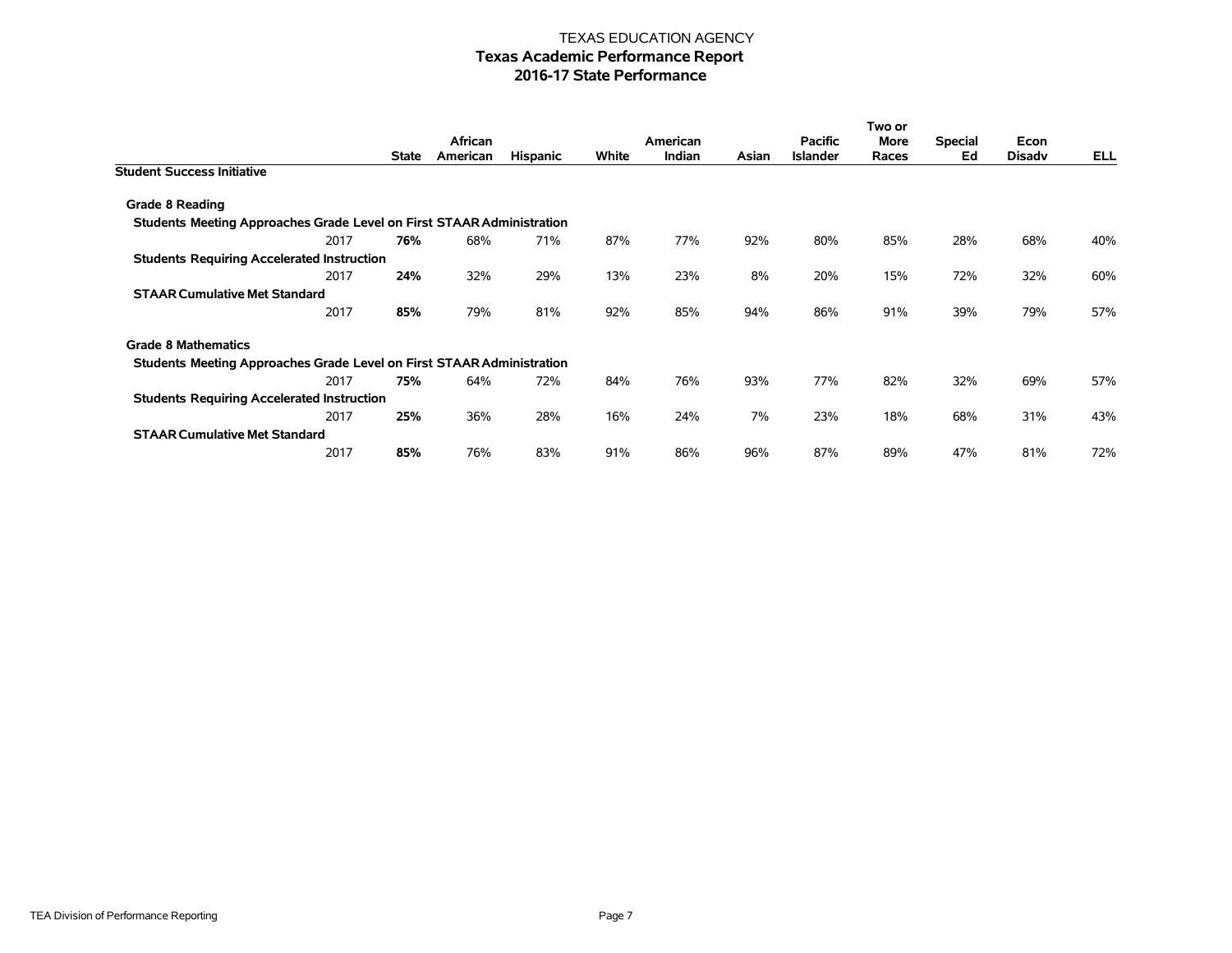# TEXAS EDUCATION AGENCY

# **Texas Academic Performance Report**

#### **2016-17 State Performance**

Bilingual Education/English as a Second Language (Current Year ELL Students)

|                                                         |      |     |                                   | Bilingual BE-Trans BE-Trans |        | <b>BE-Dual</b><br>Late Exit Two-Way | <b>BE-Dual</b><br>One-Way | <b>ESL</b> | <b>ESL</b> | <b>ESL</b><br><b>Pull-Out</b> | <b>LEP No</b>   | <b>LEP With</b><br><b>Services</b> | <b>Total</b> |
|---------------------------------------------------------|------|-----|-----------------------------------|-----------------------------|--------|-------------------------------------|---------------------------|------------|------------|-------------------------------|-----------------|------------------------------------|--------------|
| <b>STAAR Percent at Approaches Grade Level or Above</b> |      |     | <b>State Education Early Exit</b> |                             |        |                                     |                           |            | Content    |                               | <b>Services</b> |                                    | <b>ELL</b>   |
| <b>All Grades</b>                                       |      |     |                                   |                             |        |                                     |                           |            |            |                               |                 |                                    |              |
| All Subjects                                            | 2017 | 75% | 67%                               | 66%                         | 65%    | 69%                                 | 69%                       | 52%        | 55%        | 49%                           | 54%             | 58%                                | 57%          |
|                                                         | 2016 | 75% | 66%                               | 65%                         | 65%    | 68%                                 | 68%                       | 51%        | 53%        | 48%                           | 54%             | 57%                                | 57%          |
|                                                         |      |     |                                   |                             |        |                                     |                           |            |            |                               |                 |                                    |              |
| Reading                                                 | 2017 | 72% | 64%                               | 61%                         | 61%    | 67%                                 | 66%                       | 44%        | 46%        | 41%                           | 48%             | 51%                                | 51%          |
|                                                         | 2016 | 73% | 64%                               | 63%                         | 63%    | 67%                                 | 65%                       | 44%        | 46%        | 42%                           | 50%             | 52%                                | 52%          |
|                                                         |      |     |                                   |                             |        |                                     |                           |            |            |                               |                 |                                    |              |
| Mathematics                                             | 2017 | 79% | 76%                               | 76%                         | 74%    | 76%                                 | 76%                       | 65%        | 68%        | 62%                           | 64%             | 69%                                | 69%          |
|                                                         | 2016 | 76% | 72%                               | 72%                         | 72%    | 72%                                 | 73%                       | 60%        | 63%        | 57%                           | 61%             | 65%                                | 65%          |
| Writing                                                 | 2017 | 67% | 58%                               | 54%                         | 56%    | 61%                                 | 62%                       | 43%        | 48%        | 39%                           | 47%             | 50%                                | 50%          |
|                                                         | 2016 | 69% | 60%                               | 57%                         | 59%    | 61%                                 | 64%                       | 41%        | 46%        | 36%                           | 47%             | 50%                                | 50%          |
|                                                         |      |     |                                   |                             |        |                                     |                           |            |            |                               |                 |                                    |              |
| Science                                                 | 2017 | 79% | 60%                               | 61%                         | 55%    | 61%                                 | 62%                       | 56%        | 59%        | 53%                           | 55%             | 57%                                | 57%          |
|                                                         | 2016 | 79% | 62%                               | 63%                         | 57%    | 63%                                 | 62%                       | 57%        | 59%        | 54%                           | 56%             | 58%                                | 58%          |
| Social Studies                                          | 2017 | 77% | 43%                               | 43%                         | 50%    | 42%                                 | 45%                       | 48%        | 53%        | 43%                           | 48%             | 48%                                | 48%          |
|                                                         | 2016 | 77% | 38%                               | 64%                         | 55%    | 35%                                 | 45%                       | 47%        | 51%        | 43%                           | 51%             | 46%                                | 47%          |
| <b>STAAR Percent at Meets Grade Level</b>               |      |     |                                   |                             |        |                                     |                           |            |            |                               |                 |                                    |              |
| <b>All Grades</b>                                       | 2017 | 48% | 32%                               | 30%                         | 28%    | 32%                                 | 34%                       | 17%        | 20%        | 13%                           | 21%             | 22%                                |              |
| Two or More Subjects                                    | 2016 | 45% | 28%                               | 25%                         | 25%    | 28%                                 | 30%                       | 14%        | 17%        | 11%                           | 17%             | 19%                                | 22%<br>19%   |
|                                                         |      |     |                                   |                             |        |                                     |                           |            |            |                               |                 |                                    |              |
| Reading                                                 | 2017 | 48% | 34%                               | 32%                         | 31%    | 36%                                 | 36%                       | 16%        | 20%        | 13%                           | 23%             | 23%                                | 23%          |
|                                                         | 2016 | 46% | 31%                               | 28%                         | 29%    | 33%                                 | 33%                       | 14%        | 17%        | 11%                           | 18%             | 21%                                | 21%          |
| <b>Mathematics</b>                                      | 2017 | 48% | 43%                               | 41%                         | 39%    | 42%                                 | 46%                       | 27%        | 31%        | 23%                           | 30%             | 33%                                | 32%          |
|                                                         | 2016 | 43% | 34%                               | 32%                         | 32%    | 35%                                 | 38%                       | 22%        | 25%        | 18%                           | 23%             | 27%                                | 26%          |
|                                                         |      |     |                                   |                             |        |                                     |                           |            |            |                               |                 |                                    |              |
| Writing                                                 | 2017 | 38% | 34%                               | 29%                         | 32%    | 34%                                 | 39%                       | 14%        | 19%        | 10%                           | 18%             | 23%                                | 23%          |
|                                                         | 2016 | 41% | 37%                               | 30%                         | 36%    | 37%                                 | 42%                       | 14%        | 18%        | 10%                           | 17%             | 24%                                | 24%          |
| Science                                                 | 2017 | 52% | 25%                               | 25%                         | 21%    | 26%                                 | 27%                       | 20%        | 23%        | 18%                           | 24%             | 22%                                | 22%          |
|                                                         | 2016 | 47% | 21%                               | 20%                         | 19%    | 23%                                 | 22%                       | 16%        | 19%        | 14%                           | 18%             | 18%                                | 18%          |
|                                                         |      |     |                                   |                             |        |                                     |                           |            |            |                               |                 |                                    |              |
| Social Studies                                          | 2017 | 51% | 13%                               | 19%                         | $\ast$ | 12%                                 | 13%                       | 15%        | 18%        | 13%                           | 19%             | 15%                                | 15%          |
|                                                         | 2016 | 47% | 10%                               | $\ast$                      | $\ast$ | 10%                                 | 8%                        | 13%        | 15%        | 11%                           | 20%             | 13%                                | 13%          |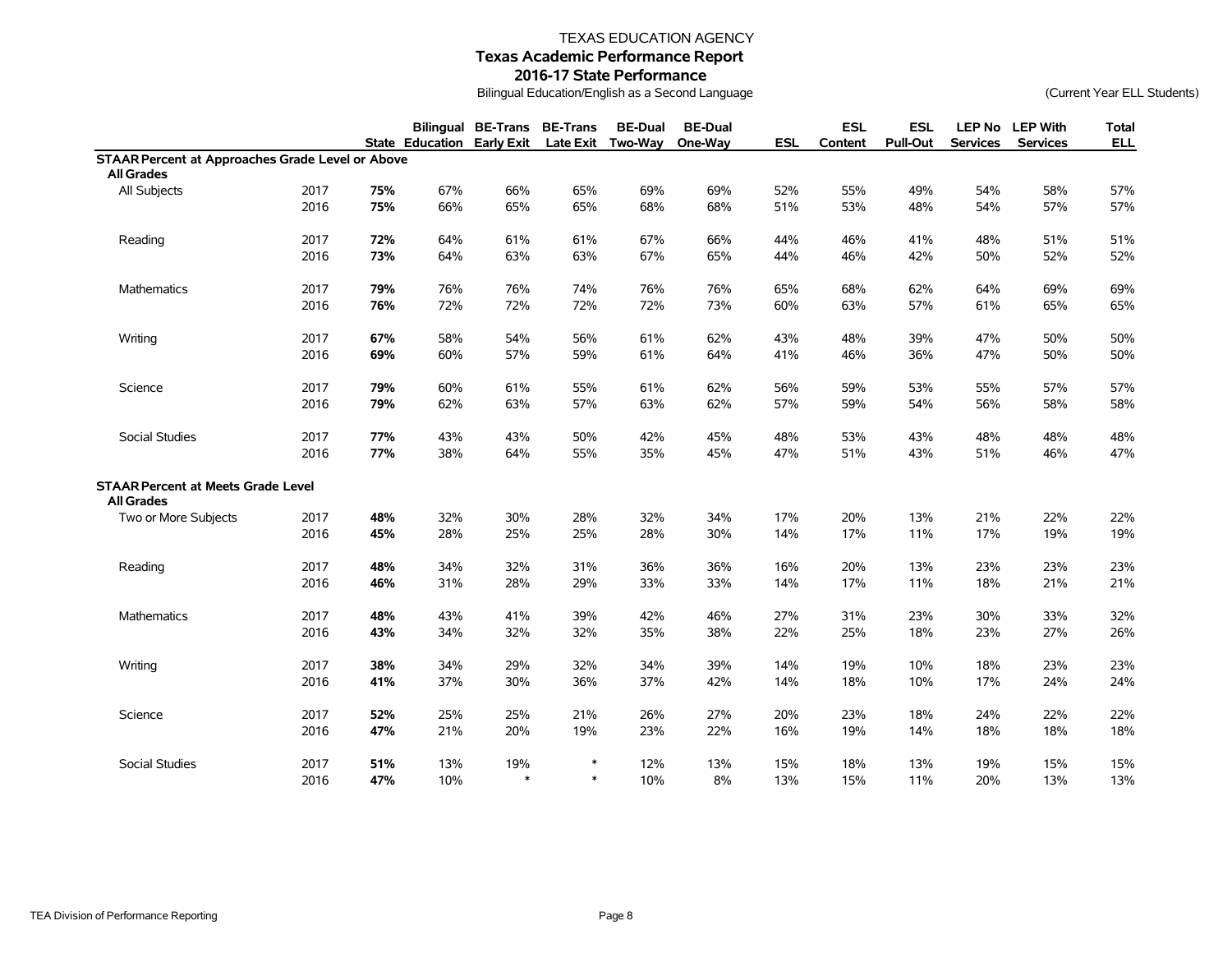# TEXAS EDUCATION AGENCY

**Texas Academic Performance Report**

#### **2016-17 State Performance**

Bilingual Education/English as a Second Language (Current Year ELL Students)

|                                               |      |     | <b>State Education Early Exit</b> | <b>Bilingual BE-Trans BE-Trans</b> | <b>Late Exit</b> | <b>BE-Dual</b><br><b>Two-Way</b> | <b>BE-Dual</b><br>One-Way | <b>ESL</b> | <b>ESL</b><br>Content | <b>ESL</b><br><b>Pull-Out</b> | <b>LEP No</b><br><b>Services</b> | <b>LEP With</b><br><b>Services</b> | <b>Total</b><br><b>ELL</b> |
|-----------------------------------------------|------|-----|-----------------------------------|------------------------------------|------------------|----------------------------------|---------------------------|------------|-----------------------|-------------------------------|----------------------------------|------------------------------------|----------------------------|
| <b>STAAR Percent at Masters Grade Level</b>   |      |     |                                   |                                    |                  |                                  |                           |            |                       |                               |                                  |                                    |                            |
| <b>All Grades</b>                             |      |     |                                   |                                    |                  |                                  |                           |            |                       |                               |                                  |                                    |                            |
| All Subjects                                  | 2017 | 20% | 18%                               | 17%                                | 17%              | 18%                              | 20%                       | 7%         | 9%                    | 6%                            | 8%                               | 11%                                | 11%                        |
|                                               | 2016 | 18% | 14%                               | 13%                                | 13%              | 14%                              | 16%                       | $6\%$      | 7%                    | 4%                            | 6%                               | 9%                                 | $9\%$                      |
|                                               |      |     |                                   |                                    |                  |                                  |                           |            |                       |                               |                                  |                                    |                            |
| Reading                                       | 2017 | 19% | 17%                               | 16%                                | 16%              | 18%                              | 19%                       | 6%         | 7%                    | 4%                            | 7%                               | 10%                                | 10%                        |
|                                               | 2016 | 17% | 14%                               | 12%                                | 14%              | 15%                              | 15%                       | 5%         | $6\%$                 | 4%                            | 6%                               | 8%                                 | $8\%$                      |
|                                               |      |     |                                   |                                    |                  |                                  |                           |            |                       |                               |                                  |                                    |                            |
| <b>Mathematics</b>                            | 2017 | 23% | 25%                               | 25%                                | 23%              | 22%                              | 28%                       | 12%        | 14%                   | 9%                            | 11%                              | 18%                                | 17%                        |
|                                               | 2016 | 19% | 18%                               | 17%                                | 16%              | 16%                              | 20%                       | 9%         | 11%                   | 7%                            | 8%                               | 13%                                | 13%                        |
|                                               |      |     |                                   |                                    |                  |                                  |                           |            |                       |                               |                                  |                                    |                            |
| Writing                                       | 2017 | 12% | 9%                                | 7%                                 | 8%               | 9%                               | 11%                       | 3%         | 4%                    | 2%                            | 4%                               | 6%                                 | $6\%$                      |
|                                               | 2016 | 15% | 12%                               | 9%                                 | 11%              | 12%                              | 15%                       | 4%         | 5%                    | 3%                            | 5%                               | 8%                                 | $8\%$                      |
|                                               |      |     |                                   |                                    |                  |                                  |                           |            |                       |                               |                                  |                                    |                            |
| Science                                       | 2017 | 19% | 9%                                | 9%                                 | 7%               | 9%                               | 10%                       | 5%         | 6%                    | 5%                            | 6%                               | 6%                                 | $6\%$                      |
|                                               | 2016 | 16% | 5%                                | 5%                                 | 4%               | 5%                               | 5%                        | 4%         | 4%                    | 3%                            | 4%                               | 4%                                 | 4%                         |
|                                               |      |     |                                   |                                    |                  |                                  |                           |            |                       |                               |                                  |                                    |                            |
| Social Studies                                | 2017 | 27% | $5\%$                             | $\ast$                             | $\ast$           | 4%                               | $\ast$                    | 4%         | 5%                    | 4%                            | $6\%$                            | 4%                                 | $4\%$                      |
|                                               | 2016 | 22% | 2%                                | $\ast$                             | $\ast$           | 2%                               | $\ast$                    | 3%         | 4%                    | 3%                            | $7\%$                            | 3%                                 | 3%                         |
| <b>STAAR Percent Met or Exceeded Progress</b> |      |     |                                   |                                    |                  |                                  |                           |            |                       |                               |                                  |                                    |                            |
| <b>All Grades</b>                             |      |     |                                   |                                    |                  |                                  |                           |            |                       |                               |                                  |                                    |                            |
| All Subjects                                  | 2017 | 61% | 64%                               | 63%                                | 62%              | 64%                              | 65%                       | 54%        | 54%                   | 53%                           | 58%                              | 58%                                | 58%                        |
|                                               | 2016 | 62% | 64%                               | 64%                                | 64%              | 64%                              | 65%                       | 54%        | 55%                   | 54%                           | 59%                              | 58%                                | 58%                        |
| Reading                                       | 2017 | 59% | 58%                               | 57%                                | 56%              | 60%                              | 60%                       | 51%        | 51%                   | 50%                           | 57%                              | 53%                                | 54%                        |
|                                               | 2016 | 60% | 61%                               | 61%                                | 60%              | 62%                              | 63%                       | 53%        | 53%                   | 52%                           | 60%                              | 56%                                | 56%                        |
|                                               |      |     |                                   |                                    |                  |                                  |                           |            |                       |                               |                                  |                                    |                            |
| Mathematics                                   | 2017 | 64% | 69%                               | 69%                                | 67%              | 67%                              | 70%                       | 57%        | 58%                   | 56%                           | 59%                              | 62%                                | 62%                        |
|                                               | 2016 | 63% | 67%                               | 67%                                | 67%              | 65%                              | 67%                       | 56%        | 57%                   | 55%                           | 59%                              | 60%                                | 60%                        |
|                                               |      |     |                                   |                                    |                  |                                  |                           |            |                       |                               |                                  |                                    |                            |
| <b>STAAR Percent Exceeded Progress</b>        |      |     |                                   |                                    |                  |                                  |                           |            |                       |                               |                                  |                                    |                            |
| <b>All Grades</b>                             |      |     |                                   |                                    |                  |                                  |                           |            |                       |                               |                                  |                                    |                            |
| All Subjects                                  | 2017 | 19% | 28%                               | 28%                                | 26%              | 26%                              | 29%                       | 15%        | 17%                   | 14%                           | 16%                              | 20%                                | 20%                        |
|                                               | 2016 | 17% | 25%                               | 25%                                | 24%              | 23%                              | 25%                       | 15%        | 16%                   | 13%                           | 16%                              | 19%                                | 19%                        |
| Reading                                       | 2017 | 17% | 23%                               | 23%                                | 22%              | 24%                              | 24%                       | 15%        | 15%                   | 14%                           | 16%                              | 18%                                | 18%                        |
|                                               | 2016 | 16% | 22%                               | 22%                                | 22%              | 22%                              | 22%                       | 15%        | 15%                   | 15%                           | 18%                              | 18%                                | 18%                        |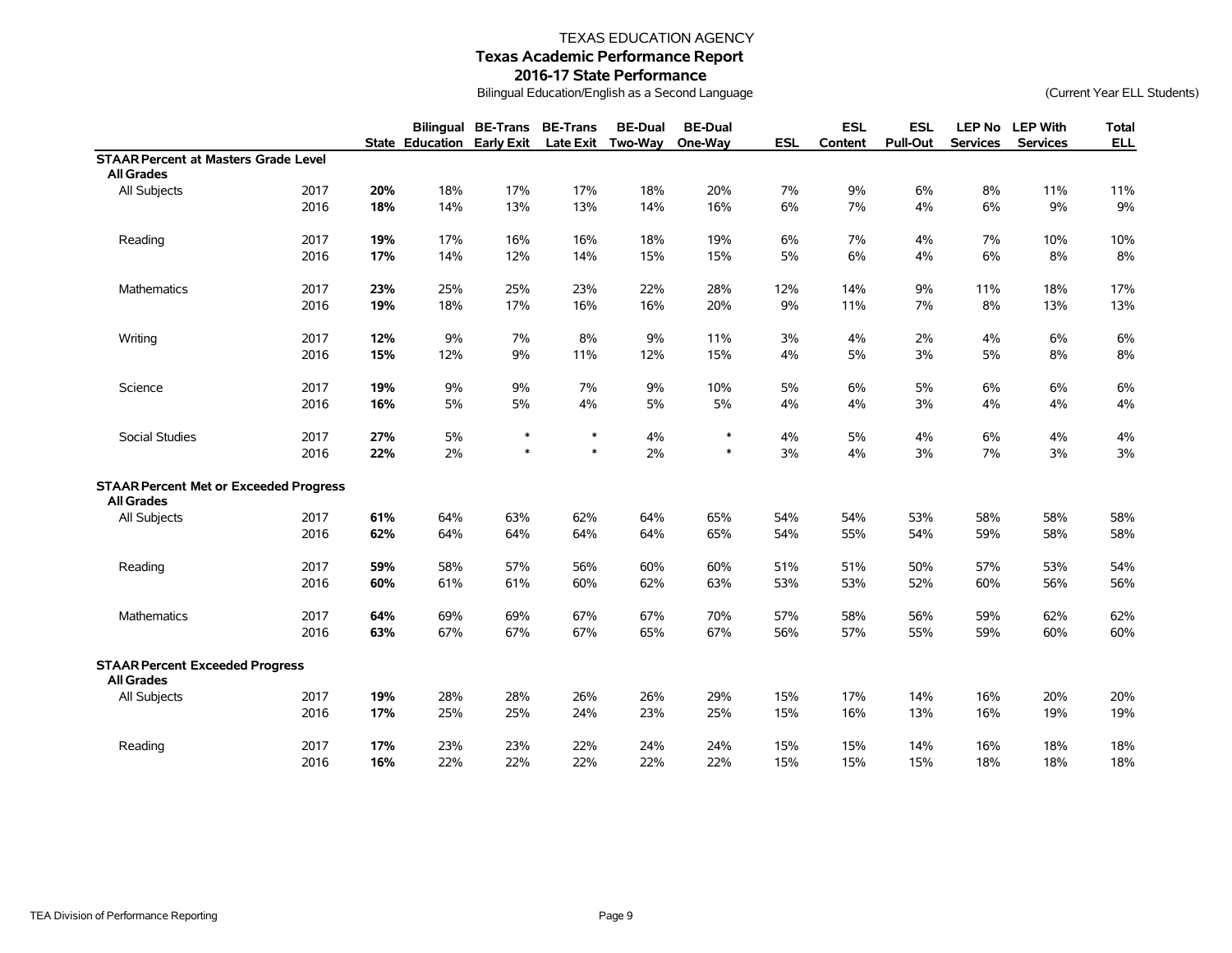#### TEXAS EDUCATION AGENCY

# **Texas Academic Performance Report**

#### **2016-17 State Performance**

Bilingual Education/English as a Second Language (Current Year ELL Students)

|                                                                     |      |     | <b>State Education</b> | <b>Bilingual BE-Trans</b><br>Early Exit | <b>BE-Trans</b><br><b>Late Exit</b> | <b>BE-Dual</b><br>Two-Wav | <b>BE-Dual</b><br>One-Wav | ESL | ESL<br>Content | <b>ESL</b><br><b>Pull-Out</b> | LEP No<br><b>Services</b> | <b>LEP With</b><br><b>Services</b> | Total<br>ELL |
|---------------------------------------------------------------------|------|-----|------------------------|-----------------------------------------|-------------------------------------|---------------------------|---------------------------|-----|----------------|-------------------------------|---------------------------|------------------------------------|--------------|
| <b>STAAR Percent Exceeded Progress</b>                              |      |     |                        |                                         |                                     |                           |                           |     |                |                               |                           |                                    |              |
| <b>All Grades</b>                                                   |      |     |                        |                                         |                                     |                           |                           |     |                |                               |                           |                                    |              |
| <b>Mathematics</b>                                                  | 2017 | 20% | 32%                    | 32%                                     | 29%                                 | 27%                       | 33%                       | 16% | 18%            | 13%                           | 16%                       | 22%                                | 22%          |
|                                                                     | 2016 | 17% | 27%                    | 27%                                     | 26%                                 | 24%                       | 28%                       | 14% | 16%            | 12%                           | 15%                       | 19%                                | 19%          |
| Progress of Prior-Year Non-Proficient Students<br>Sum of Grades 4-8 |      |     |                        |                                         |                                     |                           |                           |     |                |                               |                           |                                    |              |
| Reading                                                             | 2017 | 35% | 33%                    | 31%                                     | 29%                                 | 36%                       | 37%                       | 30% | 31%            | 30%                           | 29%                       | 31%                                | 31%          |
|                                                                     | 2016 | 35% | 33%                    | 35%                                     | 31%                                 | 33%                       | 32%                       | 30% | 30%            | 29%                           | 29%                       | 31%                                | 31%          |
| <b>Mathematics</b>                                                  | 2017 | 43% | 44%                    | 46%                                     | 41%                                 | 43%                       | 43%                       | 39% | 40%            | 39%                           | 38%                       | 41%                                | 40%          |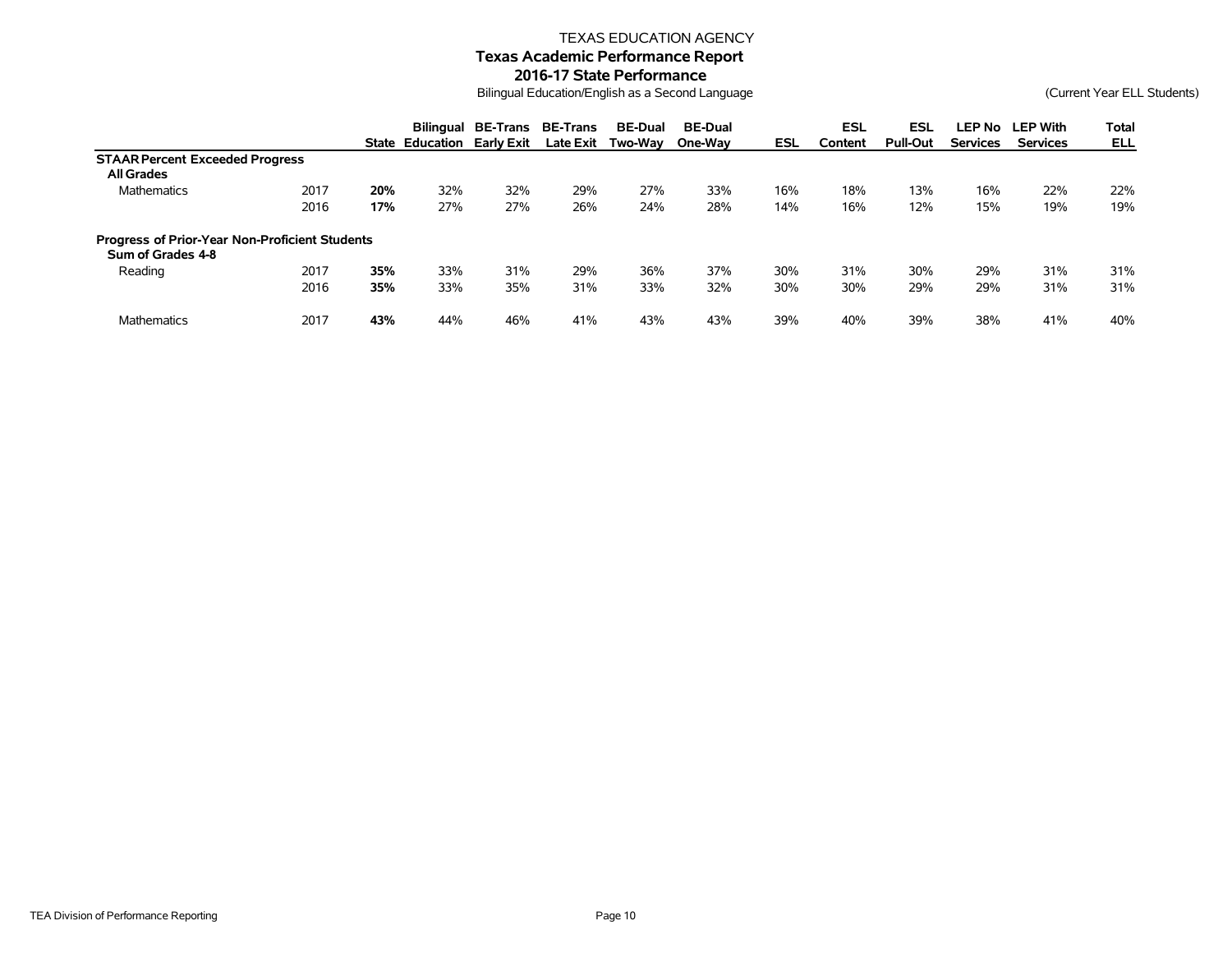|                                                              | Two or       |          |                 |       |          |       |                |             |                |               |            |
|--------------------------------------------------------------|--------------|----------|-----------------|-------|----------|-------|----------------|-------------|----------------|---------------|------------|
|                                                              |              | African  |                 |       | American |       | <b>Pacific</b> | <b>More</b> | <b>Special</b> | Econ          |            |
|                                                              | <b>State</b> | American | <b>Hispanic</b> | White | Indian   | Asian | Islander       | Races       | Ed             | <b>Disadv</b> | <b>ELL</b> |
| 2017 STAAR Participation                                     |              |          |                 |       |          |       |                |             |                |               |            |
| (All Grades)                                                 |              |          |                 |       |          |       |                |             |                |               |            |
| <b>All Tests</b>                                             |              |          |                 |       |          |       |                |             |                |               |            |
| <b>Test Participant</b>                                      | 99%          | 99%      | 99%             | 99%   | 99%      | 100%  | 99%            | 99%         | 99%            | 99%           | 99%        |
| Included in Accountability                                   | 94%          | 92%      | 94%             | 95%   | 91%      | 93%   | 91%            | 94%         | 93%            | 93%           | 89%        |
| Not Included in Accountability                               |              |          |                 |       |          |       |                |             |                |               |            |
| Mobile                                                       | 4%           | 7%       | 4%              | 4%    | 6%       | 3%    | 7%             | 5%          | 5%             | 4%            | 5%         |
| <b>Other Exclusions</b>                                      | 1%           | 1%       | 2%              | 0%    | 2%       | 3%    | 2%             | 0%          | 1%             | 2%            | 6%         |
| Not Tested                                                   | 1%           | 1%       | 1%              | 1%    | 1%       | 0%    | 1%             | 1%          | 1%             | 1%            | 1%         |
| Absent                                                       | 1%           | 1%       | 1%              | 1%    | 1%       | 0%    | 1%             | 1%          | 1%             | 1%            | 0%         |
| Other                                                        | 0%           | 0%       | $0\%$           | 0%    | $0\%$    | 0%    | 0%             | 0%          | 0%             | 0%            | 0%         |
| 2016 STAAR Participation<br>(All Grades)                     |              |          |                 |       |          |       |                |             |                |               |            |
| <b>All Tests</b>                                             |              |          |                 |       |          |       |                |             |                |               |            |
| <b>Test Participant</b>                                      | 99%          | 99%      | 99%             | 99%   | 99%      | 100%  | 99%            | 99%         | 99%            | 99%           | 99%        |
| Included in Accountability<br>Not Included in Accountability | 94%          | 92%      | 94%             | 95%   | 91%      | 93%   | 91%            | 94%         | 93%            | 93%           | 89%        |
| Mobile                                                       | 4%           | 7%       | 4%              | 4%    | 6%       | 3%    | 6%             | 5%          | 5%             | 4%            | 5%         |
| <b>Other Exclusions</b>                                      | 1%           | 1%       | 2%              | 0%    | 2%       | 3%    | 1%             | 0%          | 1%             | 2%            | 6%         |
| Not Tested                                                   | 1%           | 1%       | 1%              | 1%    | $1\%$    | 0%    | 1%             | 1%          | 1%             | 1%            | 1%         |
| Absent                                                       | 1%           | 1%       | 1%              | 1%    | 1%       | 0%    | 1%             | 1%          | 1%             | 1%            | 0%         |
| Other                                                        | 0%           | 0%       | 0%              | 0%    | $0\%$    | 0%    | 0%             | 0%          | $0\%$          | 0%            | 0%         |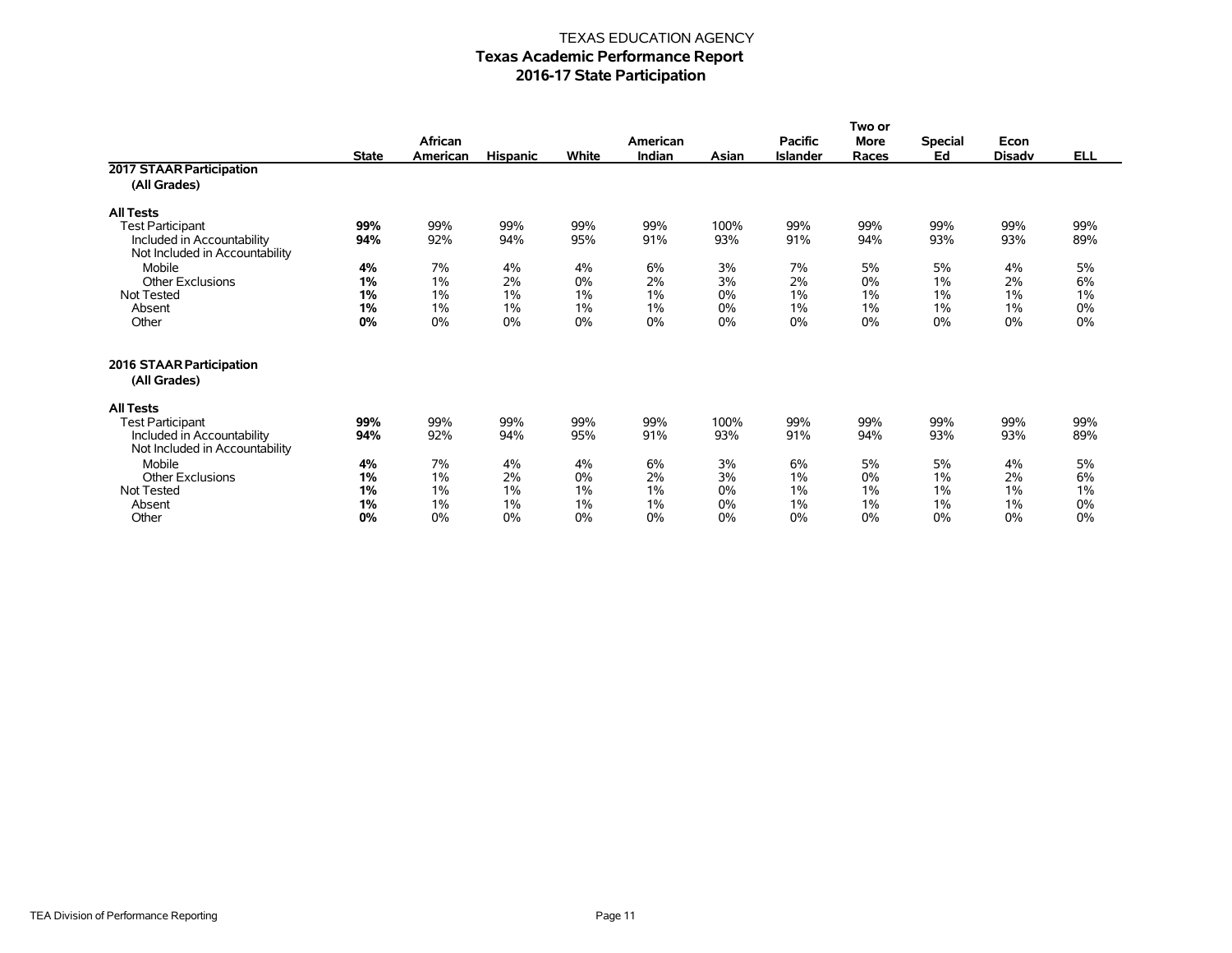|                                             | <b>State</b> | African<br>American | <b>Hispanic</b> | White | American<br>Indian | Asian | <b>Pacific</b> | Two or<br><b>Islander More Races</b> | Special<br>Ed | Econ<br><b>Disadv</b> | <u>ELL</u> |
|---------------------------------------------|--------------|---------------------|-----------------|-------|--------------------|-------|----------------|--------------------------------------|---------------|-----------------------|------------|
| <b>Attendance Rate</b>                      |              |                     |                 |       |                    |       |                |                                      |               |                       |            |
| 2015-16                                     | 95.8%        | 95.4%               | 95.6%           | 96.0% | 95.3%              | 97.8% | 95.5%          | 95.9%                                | 94.5%         | 95.4%                 | 96.4%      |
| 2014-15                                     | 95.7%        | 95.5%               | 95.6%           | 95.8% | 95.3%              | 97.7% | 95.6%          | 95.8%                                | 94.4%         | 95.4%                 | 96.4%      |
| Annual Dropout Rate (Gr 7-8)                |              |                     |                 |       |                    |       |                |                                      |               |                       |            |
| 2015-16                                     | 0.4%         | 0.6%                | 0.4%            | 0.2%  | 0.5%               | 0.2%  | 0.4%           | 0.3%                                 | 0.4%          | 0.4%                  | 0.6%       |
| 2014-15                                     | 0.3%         | 0.5%                | 0.4%            | 0.2%  | 0.4%               | 0.2%  | 0.4%           | 0.2%                                 | 0.5%          | 0.4%                  | 0.6%       |
| Annual Dropout Rate (Gr 9-12)               |              |                     |                 |       |                    |       |                |                                      |               |                       |            |
| 2015-16                                     | 2.0%         | 3.0%                | 2.4%            | 1.1%  | 2.7%               | 0.6%  | 2.6%           | 1.5%                                 | 2.8%          | 2.5%                  | 4.2%       |
| 2014-15                                     | 2.1%         | 3.0%                | 2.5%            | 1.1%  | 2.8%               | 0.8%  | 2.1%           | 1.5%                                 | 2.9%          | 2.5%                  | 4.5%       |
| 4-Year Longitudinal Rate (Gr 9-12)          |              |                     |                 |       |                    |       |                |                                      |               |                       |            |
| Class of 2016                               |              |                     |                 |       |                    |       |                |                                      |               |                       |            |
| Graduated                                   | 89.1%        | 85.4%               | 86.9%           | 93.4% | 87.4%              | 95.7% | 88.0%          | 90.8%                                | 77.9%         | 86.0%                 | 71.3%      |
| Received GED                                | 0.5%         | 0.4%                | 0.4%            | 0.7%  | 0.6%               | 0.0%  | 0.6%           | 0.7%                                 | 0.3%          | 0.5%                  | 0.2%       |
| Continued HS                                | 4.2%         | 5.1%                | 5.2%            | 2.6%  | 4.4%               | 2.2%  | 5.7%           | 3.8%                                 | 11.6%         | 5.1%                  | 10.0%      |
| Dropped Out                                 | 6.2%         | 9.1%                | 7.5%            | 3.4%  | 7.6%               | 2.0%  | 5.7%           | 4.7%                                 | 10.2%         | 8.5%                  | 18.5%      |
| Graduates and GED                           | 89.6%        | 85.8%               | 87.3%           | 94.0% | 88.0%              | 95.7% | 88.7%          | 91.5%                                | 78.1%         | 86.5%                 | 71.5%      |
| Grads, GED, & Cont                          | 93.8%        | 90.9%               | 92.5%           | 96.6% | 92.4%              | 98.0% | 94.3%          | 95.3%                                | 89.8%         | 91.5%                 | 81.5%      |
| Class of 2015                               |              |                     |                 |       |                    |       |                |                                      |               |                       |            |
| Graduated                                   | 89.0%        | 85.2%               | 86.5%           | 93.4% | 86.3%              | 95.4% | 88.7%          | 92.1%                                | 78.2%         | 85.6%                 | 71.5%      |
| <b>Received GED</b>                         | 0.6%         | 0.5%                | 0.5%            | 0.8%  | 0.7%               | 0.2%  | 0.9%           | 0.6%                                 | 0.4%          | 0.7%                  | 0.3%       |
| Continued HS                                | 4.1%         | 4.8%                | 5.3%            | 2.4%  | 4.2%               | 2.2%  | 3.9%           | 3.0%                                 | 11.1%         | 5.0%                  | 10.2%      |
| Dropped Out                                 | 6.3%         | 9.5%                | 7.7%            | 3.4%  | 8.7%               | 2.2%  | 6.5%           | 4.3%                                 | 10.4%         | 8.7%                  | 18.0%      |
| Graduates and GED                           | 89.6%        | 85.7%               | 87.0%           | 94.2% | 87.1%              | 95.6% | 89.6%          | 92.7%                                | 78.5%         | 86.3%                 | 71.8%      |
| Grads, GED, & Cont                          | 93.7%        | 90.5%               | 92.3%           | 96.6% | 91.3%              | 97.8% | 93.5%          | 95.7%                                | 89.6%         | 91.3%                 | 82.0%      |
| 5-Year Extended Longitudinal Rate (Gr 9-12) |              |                     |                 |       |                    |       |                |                                      |               |                       |            |
| Class of 2015                               |              |                     |                 |       |                    |       |                |                                      |               |                       |            |
| Graduated                                   | 91.3%        | 87.8%               | 89.4%           | 94.8% | 88.5%              | 96.5% | 91.1%          | 93.9%                                | 82.4%         | 88.5%                 | 77.0%      |
| Received GED                                | 0.8%         | 0.7%                | 0.8%            | 1.1%  | 1.3%               | 0.2%  | 1.3%           | 0.9%                                 | 0.5%          | 1.0%                  | 0.4%       |
| Continued HS                                | 1.2%         | 1.2%                | 1.6%            | 0.8%  | 1.1%               | 0.7%  | 1.1%           | 0.8%                                 | 6.2%          | 1.5%                  | 2.9%       |
| Dropped Out                                 | 6.7%         | 10.2%               | 8.3%            | 3.4%  | 9.0%               | 2.5%  | 6.5%           | 4.4%                                 | 10.9%         | 9.1%                  | 19.7%      |
| Graduates and GED                           | 92.1%        | 88.6%               | 90.1%           | 95.8% | 89.9%              | 96.7% | 92.4%          | 94.8%                                | 82.9%         | 89.4%                 | 77.5%      |
| Grads, GED, & Cont                          | 93.3%        | 89.8%               | 91.7%           | 96.6% | 91.0%              | 97.5% | 93.5%          | 95.6%                                | 89.1%         | 90.9%                 | 80.3%      |
| Class of 2014                               |              |                     |                 |       |                    |       |                |                                      |               |                       |            |
| Graduated                                   | 90.4%        | 86.8%               | 88.3%           | 94.3% | 89.3%              | 95.9% | 89.6%          | 92.9%                                | 81.6%         | 87.8%                 | 65.9%      |
| <b>Received GED</b>                         | 1.0%         | 0.9%                | 1.0%            | 1.3%  | 1.1%               | 0.2%  | 1.2%           | 1.0%                                 | 0.6%          | 1.1%                  | 0.7%       |
| Continued HS                                | 1.3%         | 1.4%                | 1.7%            | 0.8%  | 0.8%               | 0.8%  | 1.2%           | 1.1%                                 | 6.1%          | 1.4%                  | 3.9%       |
| Dropped Out                                 | 7.2%         | 10.9%               | 9.1%            | 3.6%  | 8.9%               | 3.0%  | 8.1%           | 5.1%                                 | 11.7%         | 9.6%                  | 29.6%      |
| Graduates and GED                           | 91.5%        | 87.7%               | 89.3%           | 95.6% | 90.4%              | 96.1% | 90.8%          | 93.9%                                | 82.2%         | 88.9%                 | 66.6%      |
| Grads, GED, & Cont                          | 92.8%        | 89.1%               | 90.9%           | 96.4% | 91.1%              | 97.0% | 91.9%          | 94.9%                                | 88.3%         | 90.4%                 | 70.4%      |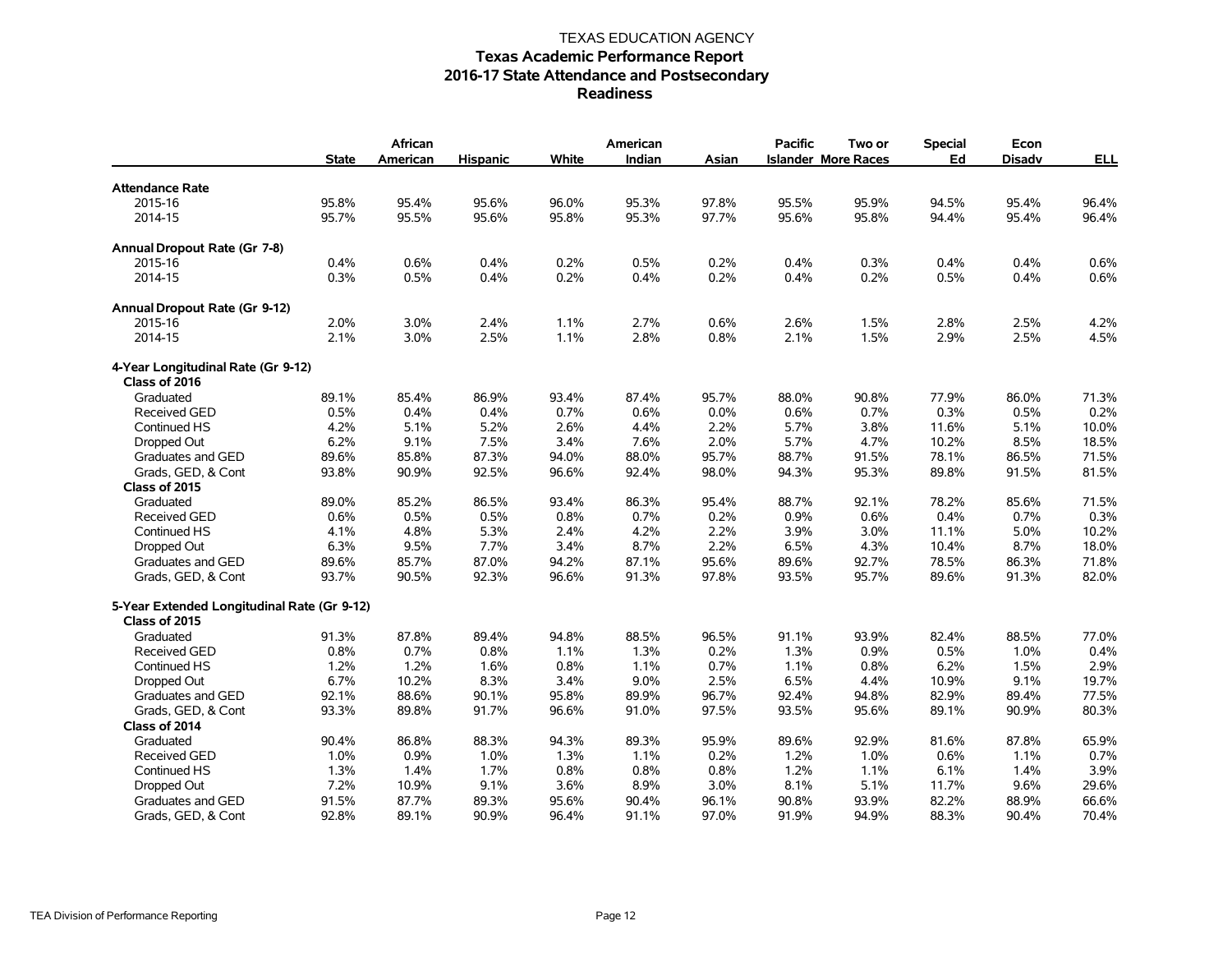|                                                        | <b>State</b> | African<br>American | <b>Hispanic</b> | White | American<br>Indian | Asian | <b>Pacific</b> | Two or<br><b>Islander More Races</b> | <b>Special</b><br>Ed | Econ<br><b>Disadv</b> | <b>ELL</b> |
|--------------------------------------------------------|--------------|---------------------|-----------------|-------|--------------------|-------|----------------|--------------------------------------|----------------------|-----------------------|------------|
| 6-Year Extended Longitudinal Rate (Gr 9-12)            |              |                     |                 |       |                    |       |                |                                      |                      |                       |            |
| Class of 2014                                          |              |                     |                 |       |                    |       |                |                                      |                      |                       |            |
| Graduated                                              | 90.9%        | 87.3%               | 88.9%           | 94.6% | 89.9%              | 96.2% | 90.3%          | 93.3%                                | 83.8%                | 88.4%                 | 67.3%      |
| <b>Received GED</b>                                    | 1.2%         | 1.2%                | 1.2%            | 1.4%  | 1.2%               | 0.2%  | 1.2%           | 1.3%                                 | 0.7%                 | 1.3%                  | 0.9%       |
| Continued HS                                           | 0.6%         | 0.6%                | 0.8%            | 0.4%  | 0.1%               | 0.5%  | 0.5%           | 0.4%                                 | 3.7%                 | 0.7%                  | 1.6%       |
| Dropped Out                                            | 7.2%         | 10.9%               | 9.2%            | 3.5%  | 8.7%               | 3.1%  | 8.1%           | 5.1%                                 | 11.8%                | 9.6%                  | 30.2%      |
| Graduates and GED                                      | 92.2%        | 88.5%               | 90.1%           | 96.0% | 91.1%              | 96.5% | 91.5%          | 94.5%                                | 84.5%                | 89.7%                 | 68.2%      |
| Grads, GED, & Cont                                     | 92.8%        | 89.1%               | 90.8%           | 96.5% | 91.3%              | 96.9% | 91.9%          | 94.9%                                | 88.2%                | 90.4%                 | 69.8%      |
| Class of 2013                                          |              |                     |                 |       |                    |       |                |                                      |                      |                       |            |
| Graduated                                              | 90.9%        | 87.2%               | 88.8%           | 94.7% | 87.8%              | 95.6% | 91.6%          | 93.7%                                | 84.0%                | 88.8%                 | 69.1%      |
| <b>Received GED</b>                                    | 1.4%         | 1.3%                | 1.4%            | 1.5%  | 2.4%               | 0.3%  | 0.5%           | 1.3%                                 | 0.9%                 | 1.5%                  | 1.0%       |
| Continued HS                                           | 0.6%         | 0.6%                | 0.7%            | 0.4%  | 0.7%               | 0.5%  | 0.2%           | 0.3%                                 | 3.5%                 | 0.6%                  | 1.4%       |
| Dropped Out                                            | 7.2%         | 10.9%               | 9.1%            | 3.5%  | 9.1%               | 3.5%  | 7.7%           | 4.6%                                 | 11.6%                | 9.0%                  | 28.6%      |
| Graduates and GED                                      | 92.3%        | 88.5%               | 90.2%           | 96.1% | 90.2%              | 96.0% | 92.1%          | 95.1%                                | 85.0%                | 90.3%                 | 70.1%      |
| Grads, GED, & Cont                                     | 92.8%        | 89.1%               | 90.9%           | 96.5% | 90.9%              | 96.5% | 92.3%          | 95.4%                                | 88.4%                | 91.0%                 | 71.4%      |
| RHSP/DAP Graduates (Longitudinal Rate)                 |              |                     |                 |       |                    |       |                |                                      |                      |                       |            |
| Class of 2016                                          | 87.4%        | 81.9%               | 87.8%           | 87.7% | 82.2%              | 96.1% | 85.2%          | 88.2%                                | 27.3%                | 84.3%                 | 80.5%      |
| Class of 2015                                          | 86.1%        | 80.4%               | 86.5%           | 86.6% | 81.8%              | 95.2% | 84.4%          | 86.5%                                | 25.0%                | 82.8%                 | 78.6%      |
| FHSP-E Graduates (Longitudinal Rate)                   |              |                     |                 |       |                    |       |                |                                      |                      |                       |            |
| Class of 2016                                          | 5.5%         | 6.0%                | 4.9%            | 6.2%  | 5.2%               | 3.4%  | 0.0%           | 5.0%                                 | 7.8%                 | 5.9%                  | 7.0%       |
| Class of 2015                                          |              |                     |                 |       |                    |       |                |                                      |                      |                       |            |
| <b>FHSP-DLA Graduates (Longitudinal Rate)</b>          |              |                     |                 |       |                    |       |                |                                      |                      |                       |            |
| Class of 2016                                          | 54.0%        | 35.0%               | 49.6%           | 65.8% | 54.6%              | 50.8% | 33.3%          | 50.3%                                | 26.3%                | 48.8%                 | 31.5%      |
| Class of 2015                                          | 38.7%        | 18.4%               | 34.0%           | 52.6% | 46.9%              | 35.5% | 41.7%          | 36.0%                                | 16.9%                | 32.5%                 | 18.2%      |
| RHSP/DAP/FHSP-E/FHSP-DLA Graduates (Longitudinal Rate) |              |                     |                 |       |                    |       |                |                                      |                      |                       |            |
| Class of 2016                                          | 85.1%        | 79.1%               | 85.1%           | 86.3% | 80.4%              | 94.5% | 82.6%          | 86.1%                                | 27.7%                | 81.8%                 | 76.9%      |
| Class of 2015                                          | 84.1%        | 78.1%               | 84.0%           | 85.1% | 80.5%              | 94.2% | 83.3%          | 84.6%                                | 24.8%                | 80.5%                 | 75.4%      |
| <b>RHSP/DAP Graduates (Annual Rate)</b>                |              |                     |                 |       |                    |       |                |                                      |                      |                       |            |
| 2015-16                                                | 85.6%        | 79.8%               | 85.9%           | 86.2% | 80.2%              | 95.2% | 82.5%          | 86.7%                                | 24.1%                | 82.7%                 | 79.4%      |
| 2014-15                                                | 84.3%        | 78.2%               | 84.5%           | 85.2% | 80.0%              | 94.2% | 84.2%          | 85.2%                                | 22.9%                | 81.1%                 | 76.9%      |
| <b>FHSP-E Graduates (Annual Rate)</b>                  |              |                     |                 |       |                    |       |                |                                      |                      |                       |            |
| 2015-16                                                | 5.6%         | 6.0%                | 5.0%            | 6.4%  | 5.5%               | 3.0%  | 0.0%           | 5.6%                                 | 7.9%                 | 6.1%                  | 6.4%       |
| 2014-15                                                | 3.5%         | 6.5%                | 3.0%            | 2.7%  | 0.0%               | 13.0% | 0.0%           | 2.3%                                 | 3.5%                 | 3.7%                  | 6.4%       |
| FHSP-DLA Graduates (Annual Rate)                       |              |                     |                 |       |                    |       |                |                                      |                      |                       |            |
| 2015-16                                                | 51.9%        | 34.3%               | 47.1%           | 64.2% | 50.0%              | 48.9% | 28.0%          | 49.1%                                | 26.3%                | 47.3%                 | 30.8%      |
| 2014-15                                                | 37.3%        | 17.5%               | 32.6%           | 51.0% | 45.1%              | 34.2% | 41.7%          | 34.7%                                | 16.4%                | 31.3%                 | 17.5%      |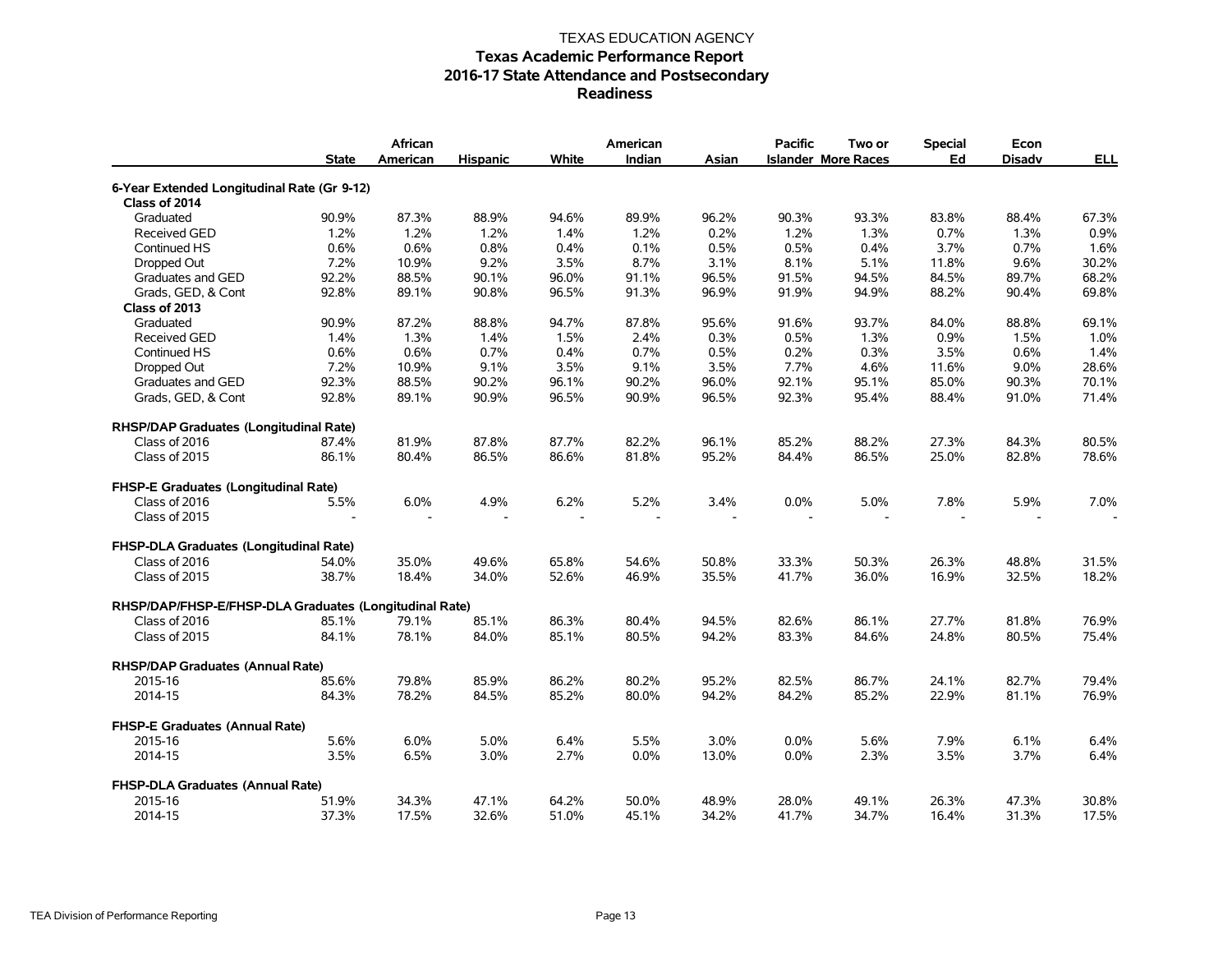|                                                              | African      |          |                 |       | American |       | <b>Pacific</b><br>Two or | <b>Special</b><br>Econ     |       |               |            |
|--------------------------------------------------------------|--------------|----------|-----------------|-------|----------|-------|--------------------------|----------------------------|-------|---------------|------------|
|                                                              | <b>State</b> | American | <b>Hispanic</b> | White | Indian   | Asian |                          | <b>Islander More Races</b> | Ed    | <b>Disadv</b> | <b>ELL</b> |
| RHSP/DAP/FHSP-E/FHSP-DLA Graduates (Annual Rate)             |              |          |                 |       |          |       |                          |                            |       |               |            |
| 2015-16                                                      | 83.3%        | 77.1%    | 83.0%           | 84.8% | 78.0%    | 93.5% | 79.5%                    | 84.6%                      | 24.7% | 80.2%         | 75.6%      |
| 2014-15                                                      | 82.2%        | 75.8%    | 81.9%           | 83.7% | 78.7%    | 93.2% | 83.1%                    | 83.3%                      | 22.8% | 78.7%         | 73.7%      |
| Advanced Course/Dual-Credit Course Completion (Grades 11-12) |              |          |                 |       |          |       |                          |                            |       |               |            |
| <b>Any Subject</b>                                           |              |          |                 |       |          |       |                          |                            |       |               |            |
| 2015-16                                                      | 55.0%        | 44.8%    | 51.6%           | 60.7% | 48.6%    | 81.8% | 51.6%                    | 58.6%                      | 14.5% | 47.9%         | 33.0%      |
| 2014-15                                                      | 54.5%        | 45.2%    | 50.4%           | 60.5% | 49.2%    | 81.5% | 51.9%                    | 59.1%                      | 14.4% | 46.9%         | 31.4%      |
| <b>English Language Arts</b>                                 |              |          |                 |       |          |       |                          |                            |       |               |            |
| 2015-16                                                      | 30.1%        | 22.3%    | 26.0%           | 35.4% | 24.9%    | 57.6% | 28.4%                    | 34.6%                      | 4.5%  | 23.1%         | 10.3%      |
| 2014-15                                                      | 29.0%        | 21.6%    | 24.7%           | 34.4% | 24.9%    | 56.5% | 28.6%                    | 33.5%                      | 4.5%  | 21.9%         | 9.3%       |
| <b>Mathematics</b>                                           |              |          |                 |       |          |       |                          |                            |       |               |            |
| 2015-16                                                      | 43.1%        | 34.5%    | 38.2%           | 49.7% | 38.0%    | 72.3% | 39.9%                    | 48.0%                      | 8.4%  | 35.5%         | 20.7%      |
| 2014-15                                                      | 43.8%        | 36.0%    | 38.3%           | 50.8% | 40.6%    | 72.9% | 43.2%                    | 48.6%                      | 9.2%  | 35.9%         | 21.3%      |
| <b>Science</b>                                               |              |          |                 |       |          |       |                          |                            |       |               |            |
| 2015-16                                                      | 12.2%        | 7.8%     | 9.3%            | 14.5% | 10.1%    | 37.7% | 10.5%                    | 14.9%                      | 1.0%  | 8.3%          | 2.5%       |
| 2014-15                                                      | 12.7%        | 8.2%     | 9.3%            | 15.1% | 10.4%    | 40.7% | 14.2%                    | 15.5%                      | 1.1%  | 8.4%          | 2.6%       |
| <b>Social Studies</b>                                        |              |          |                 |       |          |       |                          |                            |       |               |            |
| 2015-16                                                      | 29.0%        | 20.4%    | 24.6%           | 34.9% | 23.9%    | 61.2% | 28.2%                    | 32.9%                      | 2.3%  | 21.5%         | 5.6%       |
| 2014-15                                                      | 28.4%        | 19.9%    | 23.6%           | 34.4% | 23.9%    | 60.6% | 27.7%                    | 33.2%                      | 2.3%  | 20.6%         | 5.4%       |
| Advanced Course/Dual-Credit Course Completion (Grades 9-12)  |              |          |                 |       |          |       |                          |                            |       |               |            |
| <b>Any Subject</b>                                           |              |          |                 |       |          |       |                          |                            |       |               |            |
| 2015-16                                                      | 35.9%        | 27.8%    | 33.6%           | 39.4% | 30.9%    | 63.5% | 32.8%                    | 38.8%                      | 9.4%  | 30.3%         | 20.4%      |
| 2014-15                                                      | 34.6%        | 27.4%    | 31.9%           | 38.3% | 30.5%    | 61.6% | 32.4%                    | 37.7%                      | 9.3%  | 28.8%         | 19.0%      |
| <b>English Language Arts</b>                                 |              |          |                 |       |          |       |                          |                            |       |               |            |
| 2015-16                                                      | 16.2%        | 12.3%    | 14.6%           | 18.4% | 13.5%    | 30.1% | 14.8%                    | 17.8%                      | 3.8%  | 13.0%         | 8.7%       |
| 2014-15                                                      | 15.7%        | 12.1%    | 13.9%           | 17.9% | 13.6%    | 30.2% | 14.2%                    | 17.1%                      | 4.0%  | 12.4%         | 8.1%       |
| <b>Mathematics</b>                                           |              |          |                 |       |          |       |                          |                            |       |               |            |
| 2015-16                                                      | 19.3%        | 15.2%    | 16.7%           | 22.8% | 17.0%    | 36.8% | 18.6%                    | 21.6%                      | 3.2%  | 15.0%         | 7.2%       |
| 2014-15                                                      | 19.4%        | 15.6%    | 16.6%           | 23.0% | 18.2%    | 37.1% | 19.9%                    | 21.6%                      | 3.5%  | 15.0%         | 7.4%       |
| <b>Science</b>                                               |              |          |                 |       |          |       |                          |                            |       |               |            |
| 2015-16                                                      | 5.1%         | 3.2%     | 3.8%            | 6.2%  | 4.1%     | 17.6% | 4.8%                     | 6.2%                       | 0.3%  | 3.3%          | 0.8%       |
| 2014-15                                                      | 5.2%         | 3.3%     | 3.8%            | 6.3%  | 4.4%     | 19.2% | 5.8%                     | 6.4%                       | 0.4%  | 3.3%          | 0.8%       |
| <b>Social Studies</b>                                        |              |          |                 |       |          |       |                          |                            |       |               |            |
| 2015-16                                                      | 20.8%        | 14.6%    | 17.1%           | 25.3% | 16.7%    | 50.0% | 20.3%                    | 24.9%                      | 1.6%  | 14.8%         | 3.7%       |
| 2014-15                                                      | 19.5%        | 13.6%    | 15.7%           | 24.1% | 16.4%    | 47.9% | 19.8%                    | 23.8%                      | 1.5%  | 13.5%         | 3.0%       |
| <b>College-Ready Graduates</b>                               |              |          |                 |       |          |       |                          |                            |       |               |            |
| <b>English Language Arts</b>                                 |              |          |                 |       |          |       |                          |                            |       |               |            |
| 2015-16                                                      | 50.6%        | 34.3%    | 41.7%           | 66.1% | 49.2%    | 74.3% | 43.6%                    | 61.1%                      | 13.7% | 37.4%         | 13.8%      |
| 2014-15                                                      | 42.0%        | 23.0%    | 30.0%           | 61.0% | 46.0%    | 68.0% | 43.0%                    | 54.0%                      | 13.0% | 26.0%         | 8.0%       |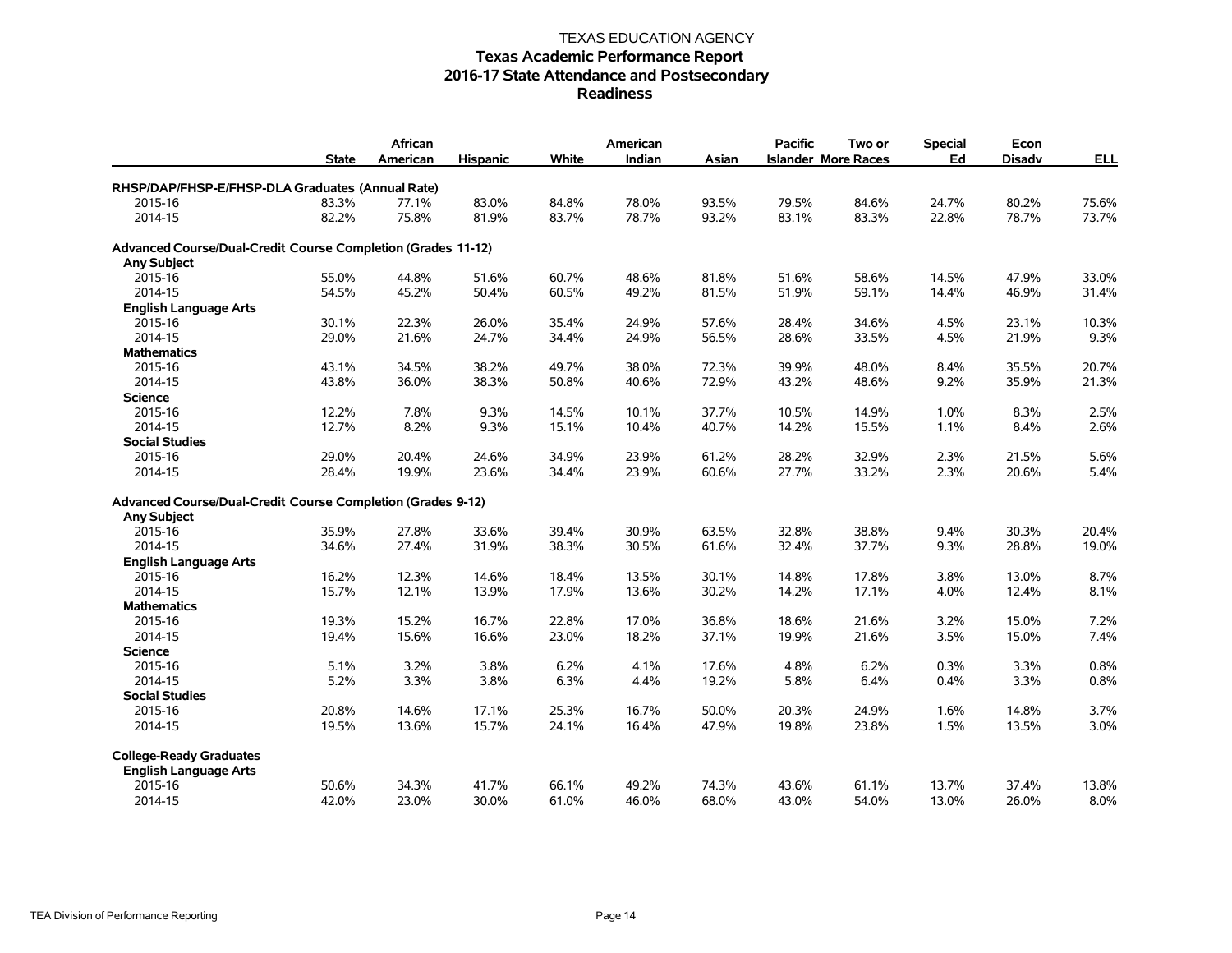|                                                                                                        | <b>State</b> | African<br>American | <b>Hispanic</b> | White | American<br>Indian | Asian | <b>Pacific</b> | Two or<br><b>Islander More Races</b> | <b>Special</b><br>Ed | Econ<br><b>Disadv</b> | <b>ELL</b> |
|--------------------------------------------------------------------------------------------------------|--------------|---------------------|-----------------|-------|--------------------|-------|----------------|--------------------------------------|----------------------|-----------------------|------------|
| <b>College-Ready Graduates</b>                                                                         |              |                     |                 |       |                    |       |                |                                      |                      |                       |            |
| <b>Mathematics</b>                                                                                     |              |                     |                 |       |                    |       |                |                                      |                      |                       |            |
| 2015-16                                                                                                | 44.6%        | 26.7%               | 35.2%           | 59.9% | 42.9%              | 78.3% | 43.2%          | 54.4%                                | 8.9%                 | 31.4%                 | 18.1%      |
| 2014-15                                                                                                | 38.0%        | 18.0%               | 25.0%           | 56.0% | 41.0%              | 70.0% | 40.0%          | 48.0%                                | 8.0%                 | 22.0%                 | 12.0%      |
| <b>Both Subjects</b>                                                                                   |              |                     |                 |       |                    |       |                |                                      |                      |                       |            |
| 2015-16                                                                                                | 38.7%        | 21.6%               | 28.5%           | 55.0% | 38.3%              | 70.5% | 36.4%          | 50.1%                                | 6.4%                 | 24.7%                 | 8.6%       |
| 2014-15                                                                                                | 35.0%        | 16.0%               | 22.0%           | 53.0% | 38.0%              | 65.0% | 38.0%          | 46.0%                                | 7.0%                 | 19.0%                 | 6.0%       |
| <b>Either Subject</b>                                                                                  |              |                     |                 |       |                    |       |                |                                      |                      |                       |            |
| 2015-16                                                                                                | 56.4%        | 39.4%               | 48.2%           | 70.9% | 53.7%              | 82.1% | 50.3%          | 65.3%                                | 16.0%                | 43.9%                 | 23.0%      |
|                                                                                                        |              |                     |                 |       |                    |       |                |                                      |                      |                       |            |
| 2014-15                                                                                                | 45.0%        | 25.0%               | 34.0%           | 63.0% | 49.0%              | 73.0% | 45.0%          | 56.0%                                | 15.0%                | 29.0%                 | 14.0%      |
| <b>College and Career Ready Graduates</b>                                                              |              |                     |                 |       |                    |       |                |                                      |                      |                       |            |
| 2015-16                                                                                                | 75.9%        | 64.3%               | 73.3%           | 82.5% | 72.7%              | 90.5% | 64.1%          | 77.9%                                | 51.8%                | 70.7%                 | 55.3%      |
| 2014-15                                                                                                | 74.5%        | 62.9%               | 71.8%           | 80.7% | 73.3%              | 89.5% | 70.4%          | 76.4%                                | 50.7%                | 69.4%                 | 55.2%      |
| <b>Texas Success Initiative Assessment (TSIA)</b>                                                      |              |                     |                 |       |                    |       |                |                                      |                      |                       |            |
| <b>English Language Arts</b>                                                                           |              |                     |                 |       |                    |       |                |                                      |                      |                       |            |
| 2015-16                                                                                                | 22.6%        | 19.9%               | 24.3%           | 21.4% | 20.1%              | 19.8% | 14.5%          | 22.3%                                | 4.8%                 | 21.5%                 | 8.5%       |
| 2014-15                                                                                                | 10.6%        | 8.8%                | 10.6%           | 11.2% | 10.8%              | 10.1% | 8.0%           | 10.8%                                | 2.7%                 | 9.3%                  | 3.4%       |
| <b>Mathematics</b>                                                                                     |              |                     |                 |       |                    |       |                |                                      |                      |                       |            |
| 2015-16                                                                                                | 18.1%        | 14.1%               | 19.4%           | 17.1% | 15.8%              | 22.5% | 14.3%          | 17.6%                                | 2.7%                 | 17.1%                 | 11.0%      |
| 2014-15                                                                                                | 7.1%         | 5.3%                | 7.0%            | 7.5%  | 7.1%               | 9.9%  | 6.4%           | 7.0%                                 | 1.4%                 | 6.3%                  | 4.9%       |
| Completion of Two or More Advanced/Dual-Credit Courses in Current and/or Prior Year (Annual Graduates) |              |                     |                 |       |                    |       |                |                                      |                      |                       |            |
| 2015-16                                                                                                | 48.7%        | 36.7%               | 44.4%           | 55.7% | 42.3%              | 80.1% | 41.4%          | 53.7%                                | 7.8%                 | 39.7%                 | 23.4%      |
| 2014-15                                                                                                | 48.1%        | 36.6%               | 43.5%           | 54.8% | 42.5%              | 80.1% | 48.8%          | 52.9%                                | 8.1%                 | 39.2%                 | 22.7%      |
| <b>Completion of Twelve or More Hours of Postsecondary Credit (Annual Graduates)</b>                   |              |                     |                 |       |                    |       |                |                                      |                      |                       |            |
| <b>Any Subject</b>                                                                                     |              |                     |                 |       |                    |       |                |                                      |                      |                       |            |
| 2015-16                                                                                                | 12.2%        | 5.9%                | 11.2%           | 16.3% | 10.1%              | 12.8% | 9.8%           | 11.3%                                | 1.1%                 | 9.2%                  | 2.4%       |
| 2014-15                                                                                                | 10.6%        | 4.8%                | 9.3%            | 14.7% | 10.6%              | 11.3% | 6.6%           | 10.5%                                | 0.9%                 | 7.5%                  | 1.6%       |
|                                                                                                        |              |                     |                 |       |                    |       |                |                                      |                      |                       |            |
| AP/IB Course Completion (Annual Graduates)                                                             |              |                     |                 |       |                    |       |                |                                      |                      |                       |            |
| 2015-16                                                                                                | 44.8%        | 35.3%               | 42.2%           | 47.8% | 38.2%              | 79.6% | 40.5%          | 50.4%                                | 5.1%                 | 37.4%                 | 24.1%      |
| 2014-15                                                                                                | 43.4%        | 34.2%               | 40.6%           | 46.4% | 38.7%              | 78.1% | 45.5%          | 48.0%                                | 5.4%                 | 36.2%                 | 23.0%      |
| <b>CTE Coherent Sequence (Annual Graduates)</b>                                                        |              |                     |                 |       |                    |       |                |                                      |                      |                       |            |
| 2015-16                                                                                                | 47.8%        | 41.1%               | 50.5%           | 47.8% | 48.1%              | 38.8% | 36.7%          | 42.3%                                | 47.2%                | 50.6%                 | 41.6%      |
| 2014-15                                                                                                | 46.6%        | 40.1%               | 49.7%           | 46.2% | 45.7%              | 36.9% | 38.9%          | 41.1%                                | 45.9%                | 49.8%                 | 42.1%      |
| <b>AP/IB Results (Participation)</b>                                                                   |              |                     |                 |       |                    |       |                |                                      |                      |                       |            |
| <b>All Subjects</b>                                                                                    |              |                     |                 |       |                    |       |                |                                      |                      |                       |            |
| 2016                                                                                                   | 25.5%        | 17.2%               | 23.1%           | 27.9% | 19.4%              | 59.3% | 25.1%          | 29.0%                                | n/a                  | 19.9%                 | n/a        |
| 2015                                                                                                   | 24.9%        | 16.6%               | 22.5%           | 27.4% | 19.6%              | 58.3% | 25.3%          | 28.4%                                | n/a                  | 19.3%                 | n/a        |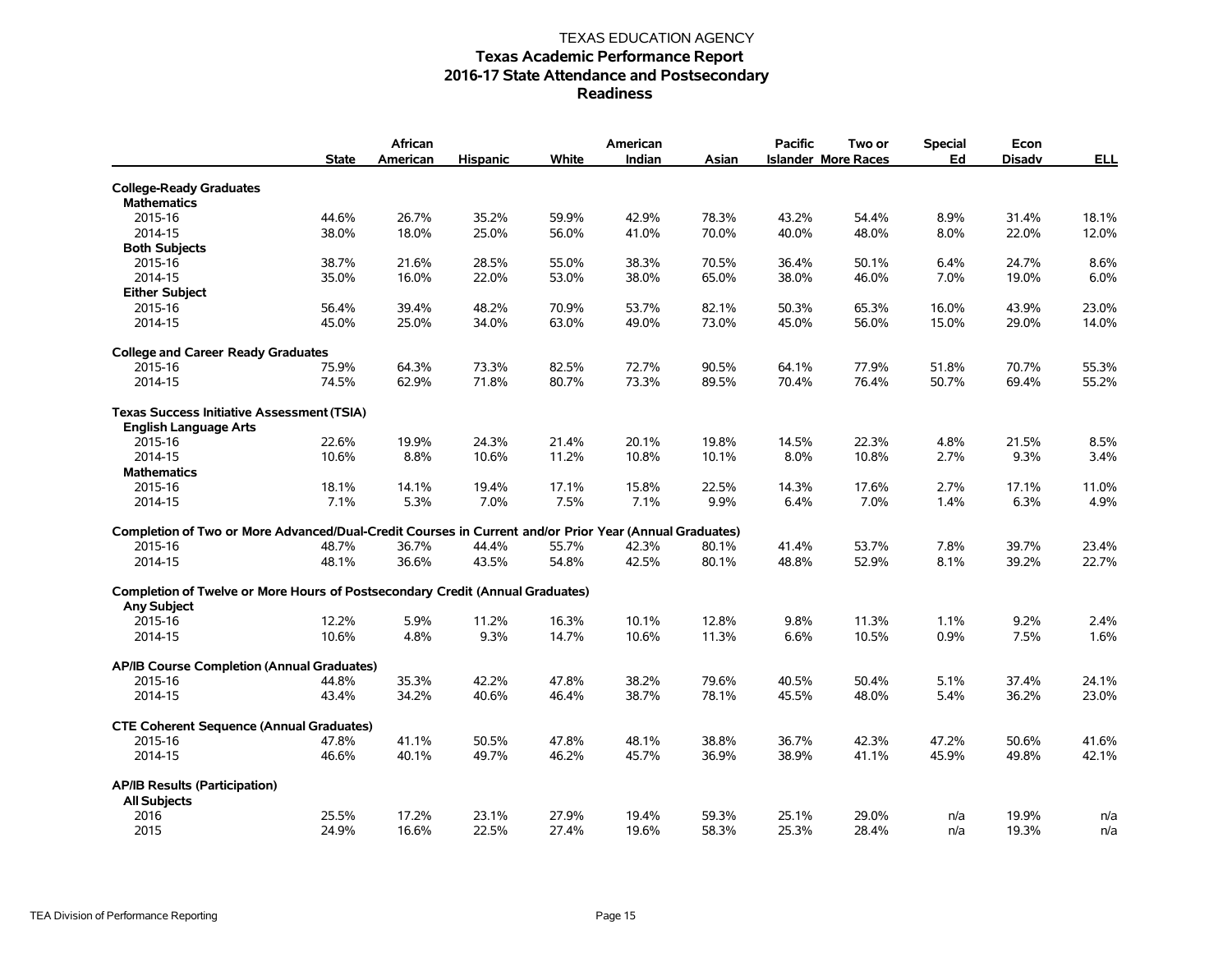|                                                 | <b>State</b> | African<br>American | <b>Hispanic</b> | White | American<br>Indian | Asian | <b>Pacific</b> | Two or<br><b>Islander More Races</b> | <b>Special</b><br>Ed | Econ<br><b>Disadv</b> | <b>ELL</b> |
|-------------------------------------------------|--------------|---------------------|-----------------|-------|--------------------|-------|----------------|--------------------------------------|----------------------|-----------------------|------------|
| <b>AP/IB Results (Participation)</b>            |              |                     |                 |       |                    |       |                |                                      |                      |                       |            |
| <b>English Language Arts</b>                    |              |                     |                 |       |                    |       |                |                                      |                      |                       |            |
| 2016                                            | 15.5%        | 11.1%               | 13.2%           | 17.4% | 11.6%              | 40.1% | 15.7%          | 18.9%                                | n/a                  | 11.4%                 | n/a        |
| 2015                                            | 15.1%        | 10.8%               | 12.8%           | 17.1% | 11.2%              | 39.0% | 16.0%          | 18.6%                                | n/a                  | 11.0%                 | n/a        |
| <b>Mathematics</b>                              |              |                     |                 |       |                    |       |                |                                      |                      |                       |            |
| 2016                                            | 6.8%         | 3.3%                | 4.7%            | 8.6%  | 5.3%               | 28.5% | 8.4%           | 9.2%                                 | n/a                  | 3.9%                  | n/a        |
| 2015                                            | 6.8%         | 3.0%                | 4.7%            | 8.6%  | 5.3%               | 27.1% | 8.3%           | 9.1%                                 | n/a                  | 4.0%                  | n/a        |
| <b>Science</b>                                  |              |                     |                 |       |                    |       |                |                                      |                      |                       |            |
| 2016                                            | 10.4%        | 5.8%                | 8.3%            | 12.0% | 7.6%               | 35.6% | 11.4%          | 13.2%                                | n/a                  | 7.2%                  | n/a        |
| 2015                                            | 10.2%        | 5.6%                | 8.1%            | 11.9% | 7.8%               | 35.0% | 11.6%          | 12.9%                                | n/a                  | 7.0%                  | n/a        |
| <b>Social Studies</b>                           |              |                     |                 |       |                    |       |                |                                      |                      |                       |            |
| 2016                                            | 14.8%        | 10.1%               | 12.5%           | 16.5% | 10.4%              | 42.6% | 15.4%          | 17.7%                                | n/a                  | 10.8%                 | n/a        |
| 2015                                            | 14.4%        | 9.4%                | 12.2%           | 16.1% | 11.3%              | 41.2% | 15.8%          | 17.6%                                | n/a                  | 10.5%                 | n/a        |
| AP/IB Results (Examinees >= Criterion)          |              |                     |                 |       |                    |       |                |                                      |                      |                       |            |
| <b>All Subjects</b>                             |              |                     |                 |       |                    |       |                |                                      |                      |                       |            |
| 2016                                            | 49.5%        | 28.2%               | 37.3%           | 63.3% | 47.6%              | 72.9% | 48.0%          | 60.1%                                | n/a                  | 34.2%                 | n/a        |
| 2015                                            | 49.1%        | 27.2%               | 36.5%           | 62.9% | 48.9%              | 72.0% | 51.2%          | 61.7%                                | n/a                  | 33.4%                 | n/a        |
| <b>English Language Arts</b>                    |              |                     |                 |       |                    |       |                |                                      |                      |                       |            |
| 2016                                            | 43.3%        | 25.0%               | 24.1%           | 61.8% | 41.8%              | 69.9% | 46.5%          | 58.5%                                | n/a                  | 20.7%                 | n/a        |
| 2015                                            | 43.7%        | 24.5%               | 23.8%           | 62.1% | 41.3%              | 69.9% | 41.9%          | 60.7%                                | n/a                  | 20.7%                 | n/a        |
| <b>Mathematics</b>                              |              |                     |                 |       |                    |       |                |                                      |                      |                       |            |
| 2016                                            | 54.0%        | 36.1%               | 34.0%           | 64.5% | 44.1%              | 73.5% | 58.3%          | 65.3%                                | n/a                  | 32.4%                 | n/a        |
| 2015                                            | 51.7%        | 31.9%               | 31.2%           | 62.6% | 55.0%              | 71.7% | 48.1%          | 63.2%                                | n/a                  | 29.3%                 | n/a        |
| <b>Science</b>                                  |              |                     |                 |       |                    |       |                |                                      |                      |                       |            |
| 2016                                            | 35.1%        | 16.6%               | 17.3%           | 49.1% | 34.6%              | 55.6% | 35.1%          | 46.6%                                | n/a                  | 15.2%                 | n/a        |
| 2015                                            | 35.4%        | 17.0%               | 17.7%           | 48.1% | 35.2%              | 56.6% | 33.6%          | 46.4%                                | n/a                  | 16.0%                 | n/a        |
| <b>Social Studies</b>                           |              |                     |                 |       |                    |       |                |                                      |                      |                       |            |
| 2016                                            | 41.6%        | 24.8%               | 22.8%           | 58.5% | 42.7%              | 66.7% | 38.3%          | 56.4%                                | n/a                  | 20.2%                 | n/a        |
| 2015                                            | 40.1%        | 23.5%               | 21.2%           | 56.2% | 37.5%              | 65.2% | 39.9%          | 55.6%                                | n/a                  | 19.0%                 | n/a        |
| <b>SAT/ACT Results</b><br><b>Tested</b>         |              |                     |                 |       |                    |       |                |                                      |                      |                       |            |
| Class of 2016                                   | 71.6%        | 74.9%               | 68.4%           | 71.8% | 66.4%              | 94.6% | 69.0%          | 75.1%                                | n/a                  | 66.4%                 | n/a        |
| Class of 2015                                   | 68.3%        | 71.9%               | 63.7%           | 70.1% | 64.8%              | 92.7% | 70.6%          | 71.0%                                | n/a                  | 62.6%                 | n/a        |
| <b>At/Above Criterion</b>                       |              |                     |                 |       |                    |       |                |                                      |                      |                       |            |
| Class of 2016                                   | 22.5%        | 7.9%                | 10.6%           | 39.6% | 20.6%              | 53.9% | 21.6%          | 34.2%                                | n/a                  | 8.7%                  | n/a        |
| Class of 2015                                   | 24.3%        | 8.2%                | 11.7%           | 41.3% | 26.4%              | 54.7% | 26.8%          | 35.0%                                | n/a                  | 9.5%                  | n/a        |
| <b>Average SAT Score</b><br><b>All Subjects</b> |              |                     |                 |       |                    |       |                |                                      |                      |                       |            |
| Class of 2016                                   | 1375         | 1225                | 1268            | 1537  | 1376               | 1634  | 1371           | 1498                                 | n/a                  | 1237                  | n/a        |
| Class of 2015                                   | 1394         | 1234                | 1286            | 1548  | 1413               | 1641  | 1406           | 1509                                 | n/a                  | 1252                  | n/a        |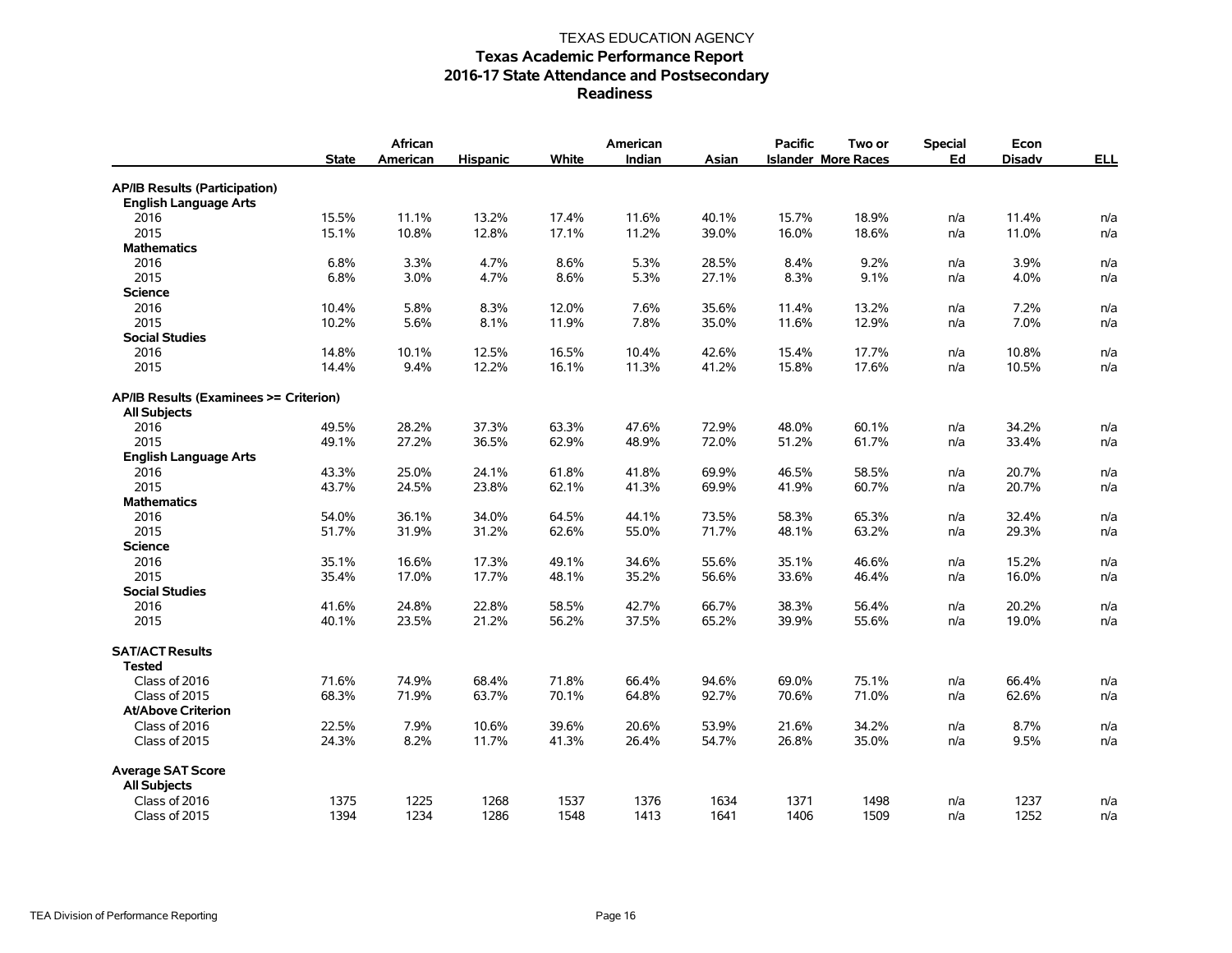|                                                                      | <b>State</b> | <b>African</b><br>American | <b>Hispanic</b> | White | American<br>Indian | Asian | <b>Pacific</b> | Two or<br><b>Islander More Races</b> | <b>Special</b><br>Ed | Econ<br><b>Disadv</b> | <u>ELL</u> |
|----------------------------------------------------------------------|--------------|----------------------------|-----------------|-------|--------------------|-------|----------------|--------------------------------------|----------------------|-----------------------|------------|
| <b>Average SAT Score</b>                                             |              |                            |                 |       |                    |       |                |                                      |                      |                       |            |
| <b>English Language Arts and Writing</b>                             |              |                            |                 |       |                    |       |                |                                      |                      |                       |            |
| Class of 2016                                                        | 903          | 811                        | 832             | 1012  | 907                | 1055  | 899            | 988                                  | n/a                  | 811                   | n/a        |
| Class of 2015                                                        | 912          | 813                        | 839             | 1017  | 926                | 1059  | 920            | 993                                  | n/a                  | 816                   | n/a        |
| <b>Mathematics</b>                                                   |              |                            |                 |       |                    |       |                |                                      |                      |                       |            |
| Class of 2016                                                        | 472          | 415                        | 437             | 525   | 469                | 579   | 472            | 510                                  | n/a                  | 426                   | n/a        |
| Class of 2015                                                        | 482          | 422                        | 447             | 531   | 487                | 583   | 486            | 516                                  | n/a                  | 436                   | n/a        |
| <b>Average ACT Score</b>                                             |              |                            |                 |       |                    |       |                |                                      |                      |                       |            |
| <b>All Subjects</b>                                                  |              |                            |                 |       |                    |       |                |                                      |                      |                       |            |
| Class of 2016                                                        | 20.3         | 17.4                       | 18.1            | 22.9  | 20.0               | 25.0  | 20.4           | 22.1                                 | n/a                  | 17.6                  | n/a        |
| Class of 2015                                                        | 20.6         | 17.4                       | 18.4            | 23.1  | 21.0               | 25.1  | 21.0           | 22.3                                 | n/a                  | 17.9                  | n/a        |
| <b>English Language Arts</b>                                         |              |                            |                 |       |                    |       |                |                                      |                      |                       |            |
| Class of 2016                                                        | 19.8         | 16.8                       | 17.3            | 22.8  | 19.5               | 24.4  | 19.9           | 22.0                                 | n/a                  | 16.9                  | n/a        |
| Class of 2015                                                        | 20.1         | 16.8                       | 17.6            | 22.9  | 20.6               | 24.5  | 20.5           | 22.1                                 | n/a                  | 17.1                  | n/a        |
| <b>Mathematics</b>                                                   |              |                            |                 |       |                    |       |                |                                      |                      |                       |            |
| Class of 2016                                                        | 20.5         | 17.7                       | 18.6            | 22.7  | 20.2               | 26.0  | 20.9           | 21.9                                 | n/a                  | 18.2                  | n/a        |
| Class of 2015                                                        | 20.9         | 17.8                       | 19.0            | 23.0  | 21.0               | 26.2  | 21.4           | 22.4                                 | n/a                  | 18.5                  | n/a        |
| <b>Science</b>                                                       |              |                            |                 |       |                    |       |                |                                      |                      |                       |            |
| Class of 2016                                                        | 20.5         | 17.9                       | 18.5            | 22.9  | 20.3               | 24.6  | 20.7           | 22.2                                 | n/a                  | 18.1                  | n/a        |
| Class of 2015                                                        | 20.7         | 17.8                       | 18.9            | 23.0  | 21.3               | 24.8  | 21.1           | 22.3                                 | n/a                  | 18.4                  | n/a        |
| Graduates Enrolled in Texas Institution of Higher Education (TX IHE) |              |                            |                 |       |                    |       |                |                                      |                      |                       |            |
| 2014-15                                                              | 56.1%        | n/a                        | n/a             | n/a   | n/a                | n/a   | n/a            | n/a                                  | n/a                  | n/a                   | n/a        |
| 2013-14                                                              | 57.5%        | n/a                        | n/a             | n/a   | n/a                | n/a   | n/a            | n/a                                  | n/a                  | n/a                   | n/a        |
| Graduates in TX IHE Completing One Year Without Remediation          |              |                            |                 |       |                    |       |                |                                      |                      |                       |            |
| 2014-15                                                              | 55.6%        | n/a                        | n/a             | n/a   | n/a                | n/a   | n/a            | n/a                                  | n/a                  | n/a                   | n/a        |
| 2013-14                                                              | 70.5%        | n/a                        | n/a             | n/a   | n/a                | n/a   | n/a            | n/a                                  | n/a                  | n/a                   | n/a        |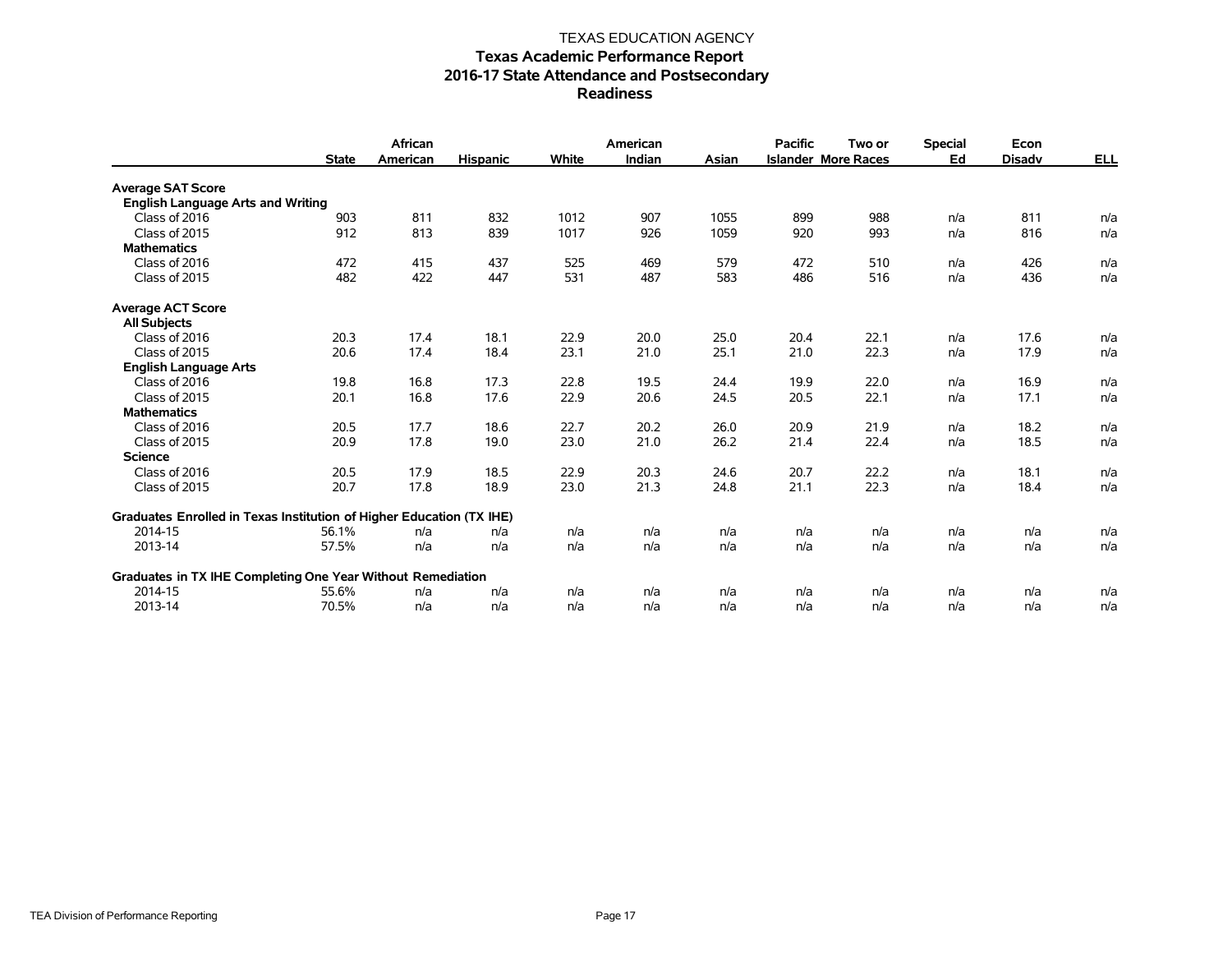| <b>Student Information</b>                                               | Count     | Percent |  |  |  |
|--------------------------------------------------------------------------|-----------|---------|--|--|--|
| Total Students:                                                          | 5,343,834 | 100.0%  |  |  |  |
| Students by Grade:                                                       |           |         |  |  |  |
| Early Childhood Education                                                | 13,821    | 0.3%    |  |  |  |
| Pre-Kindergarten                                                         | 223,833   | 4.2%    |  |  |  |
| Kindergarten                                                             | 371,682   | 7.0%    |  |  |  |
| Grade 1                                                                  | 395.568   | 7.4%    |  |  |  |
| Grade 2                                                                  | 408,582   | 7.6%    |  |  |  |
| Grade 3                                                                  | 412,581   | 7.7%    |  |  |  |
| Grade 4                                                                  | 410,882   | 7.7%    |  |  |  |
| Grade 5                                                                  | 400,016   | 7.5%    |  |  |  |
| Grade 6                                                                  | 398,017   | 7.4%    |  |  |  |
| Grade 7                                                                  | 396,001   | 7.4%    |  |  |  |
| Grade 8                                                                  | 392,231   | 7.3%    |  |  |  |
| Grade 9                                                                  | 431,486   | 8.1%    |  |  |  |
| Grade 10                                                                 | 395,057   | 7.4%    |  |  |  |
| Grade 11                                                                 | 363,655   | 6.8%    |  |  |  |
| Grade 12                                                                 | 330,422   | 6.2%    |  |  |  |
| Ethnic Distribution:                                                     |           |         |  |  |  |
| African American                                                         | 673,291   | 12.6%   |  |  |  |
| Hispanic                                                                 | 2,802,180 | 52.4%   |  |  |  |
| White                                                                    | 1,499,559 | 28.1%   |  |  |  |
| American Indian                                                          | 20,701    | 0.4%    |  |  |  |
| Asian                                                                    | 224,834   | 4.2%    |  |  |  |
| Pacific Islander                                                         | 7,687     | 0.1%    |  |  |  |
| Two or More Races                                                        | 115,582   | 2.2%    |  |  |  |
| Economically Disadvantaged                                               | 3,155,117 | 59.0%   |  |  |  |
| Non-Educationally Disadvantaged                                          | 2,188,717 | 41.0%   |  |  |  |
| English Language Learners (ELL)                                          | 1,010,168 | 18.9%   |  |  |  |
| Students w/ Disciplinary Placements (2015-2016)                          | 74,803    | 1.4%    |  |  |  |
| At-Risk                                                                  | 2,685,789 | 50.3%   |  |  |  |
| Students with Disabilities by Type of Primary Disability:                |           |         |  |  |  |
| <b>Total Students with Disabilities</b><br>By Type of Primary Disability | 467,611   |         |  |  |  |
| Students with Intellectual Disabilities                                  | 207,935   | 44.5%   |  |  |  |
| Students with Physical Disabilities                                      | 102,283   | 21.9%   |  |  |  |
| <b>Students with Autism</b>                                              | 58,444    | 12.5%   |  |  |  |
| Students with Behavioral Disabilities                                    | 93,082    | 19.9%   |  |  |  |
| Students with Non-Categorical Early Childhood                            | 5,867     | 1.3%    |  |  |  |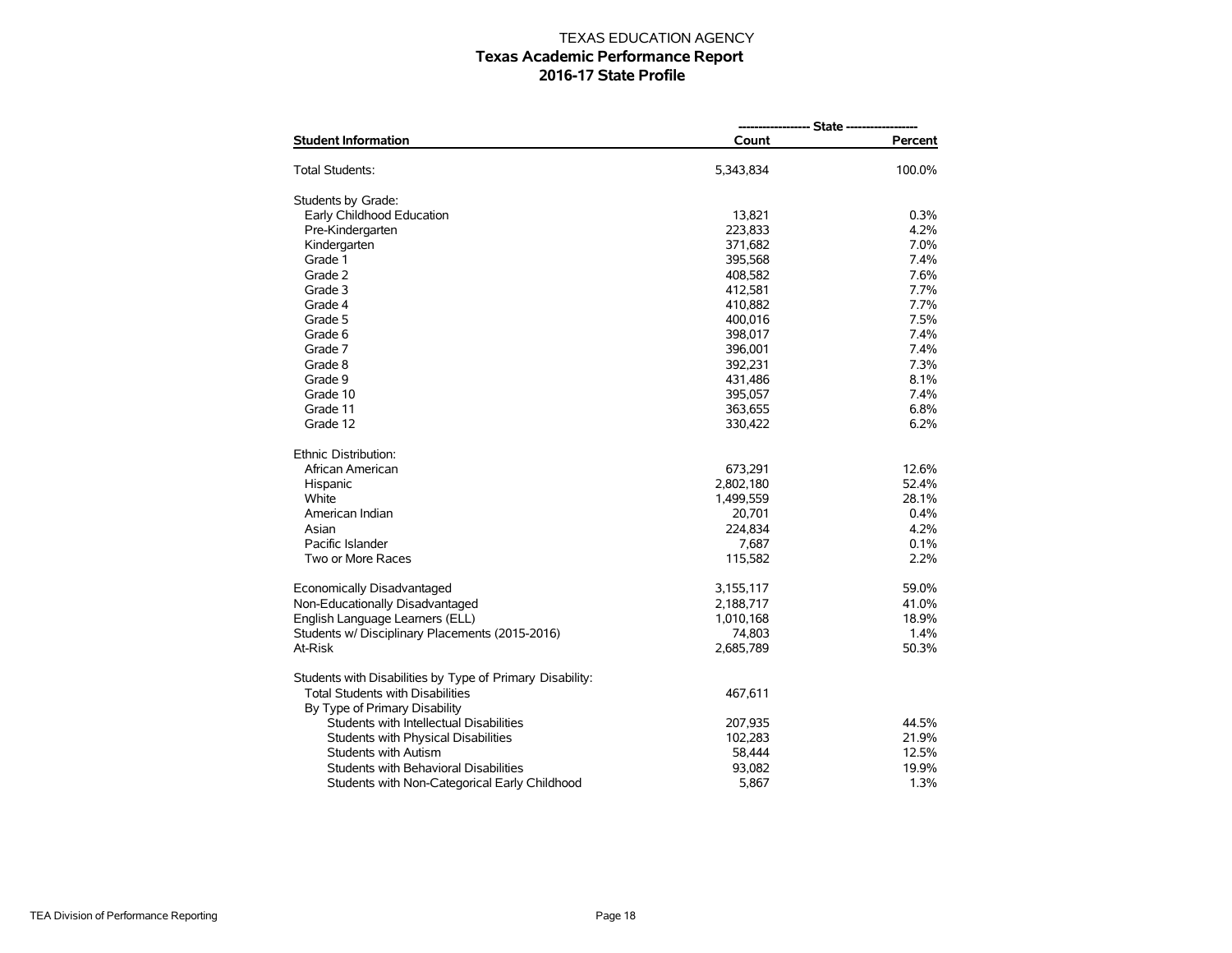| <b>Student Information</b>                   | Count   | Percent |  |  |  |  |
|----------------------------------------------|---------|---------|--|--|--|--|
| Graduates (Class of 2016):                   |         |         |  |  |  |  |
| <b>Total Graduates</b>                       |         | 100.0%  |  |  |  |  |
|                                              | 324,311 |         |  |  |  |  |
| By Ethnicity (incl. Special Ed.):            |         |         |  |  |  |  |
| African American                             | 41,084  | 12.7%   |  |  |  |  |
| Hispanic                                     | 157,633 | 48.6%   |  |  |  |  |
| White                                        | 104.551 | 32.2%   |  |  |  |  |
| American Indian                              | 1,280   | 0.4%    |  |  |  |  |
| Asian                                        | 13.481  | 4.2%    |  |  |  |  |
| Pacific Islander                             | 449     | 0.1%    |  |  |  |  |
| Two or More Races                            | 5,833   | 1.8%    |  |  |  |  |
| By Graduation Type (incl. Special Ed.):      |         |         |  |  |  |  |
| Minimum H.S. Program                         | 42.804  | 13.2%   |  |  |  |  |
| Recommended H.S. Program/DAP                 | 254,625 | 78.5%   |  |  |  |  |
| Foundation High School Plan (No Endorsement) | 11.477  | 3.5%    |  |  |  |  |
| Foundation High School Plan (Endorsement)    | 1,501   | 0.5%    |  |  |  |  |
| Foundation High School Plan (DLA)            | 13,904  | 4.3%    |  |  |  |  |
| Special Education Graduates                  | 23,325  | 7.2%    |  |  |  |  |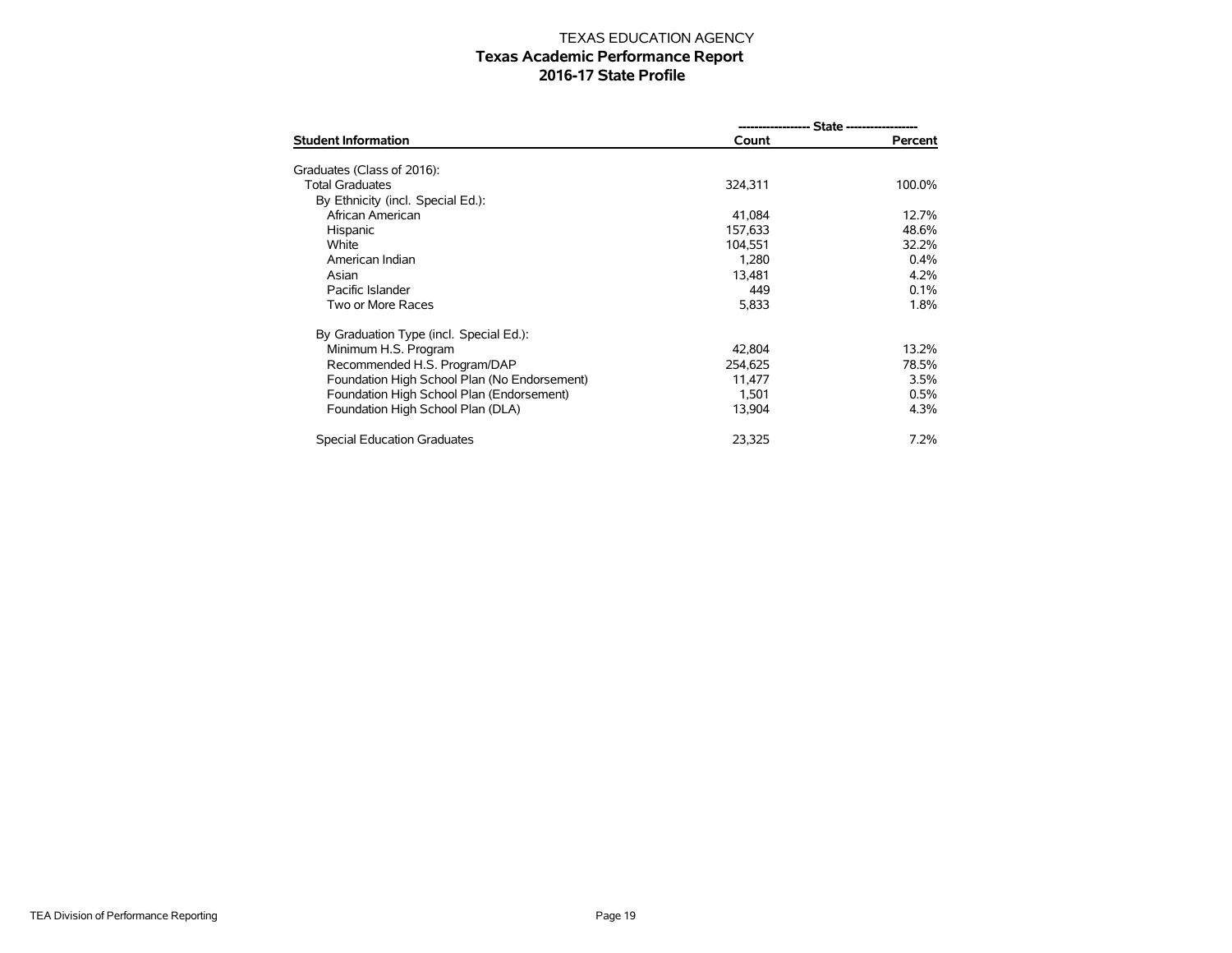|                            | <b>Non-Special</b><br><b>Education</b> | <b>Special</b><br><b>Education</b> |
|----------------------------|----------------------------------------|------------------------------------|
| <b>Student Information</b> | Rates                                  | Rates                              |
| Retention Rates by Grade:  |                                        |                                    |
| Kindergarten               | 1.8%                                   | 7.7%                               |
| Grade 1                    | 3.8%                                   | 6.8%                               |
| Grade 2                    | 2.4%                                   | 3.1%                               |
| Grade 3                    | 1.6%                                   | 1.2%                               |
| Grade 4                    | 0.8%                                   | 0.7%                               |
| Grade 5                    | 0.4%                                   | 0.7%                               |
| Grade 6                    | 0.6%                                   | 0.7%                               |
| Grade 7                    | 0.7%                                   | 0.8%                               |
| Grade 8                    | 0.5%                                   | 0.9%                               |
|                            |                                        |                                    |

|                                                | ----------- State ----------- |         |  |
|------------------------------------------------|-------------------------------|---------|--|
|                                                | Count                         | Percent |  |
| Data Quality:<br><b>Underreported Students</b> | 6.686                         | 0.3%    |  |

| <b>Class Size Information</b> | State |
|-------------------------------|-------|
|                               |       |

Class Size Averages by Grade and Subject (Derived from teacher responsibility records):

| Elementary:           |      |
|-----------------------|------|
| Kindergarten          | 18.8 |
| Grade 1               | 18.8 |
| Grade 2               | 18.9 |
| Grade 3               | 19.0 |
| Grade 4               | 19.0 |
| Grade 5               | 20.9 |
| Grade 6               | 20.4 |
| Secondary:            |      |
| English/Language Arts | 16.8 |
| Foreign Languages     | 18.7 |
| <b>Mathematics</b>    | 18.0 |
| Science               | 19.0 |
| <b>Social Studies</b> | 19.4 |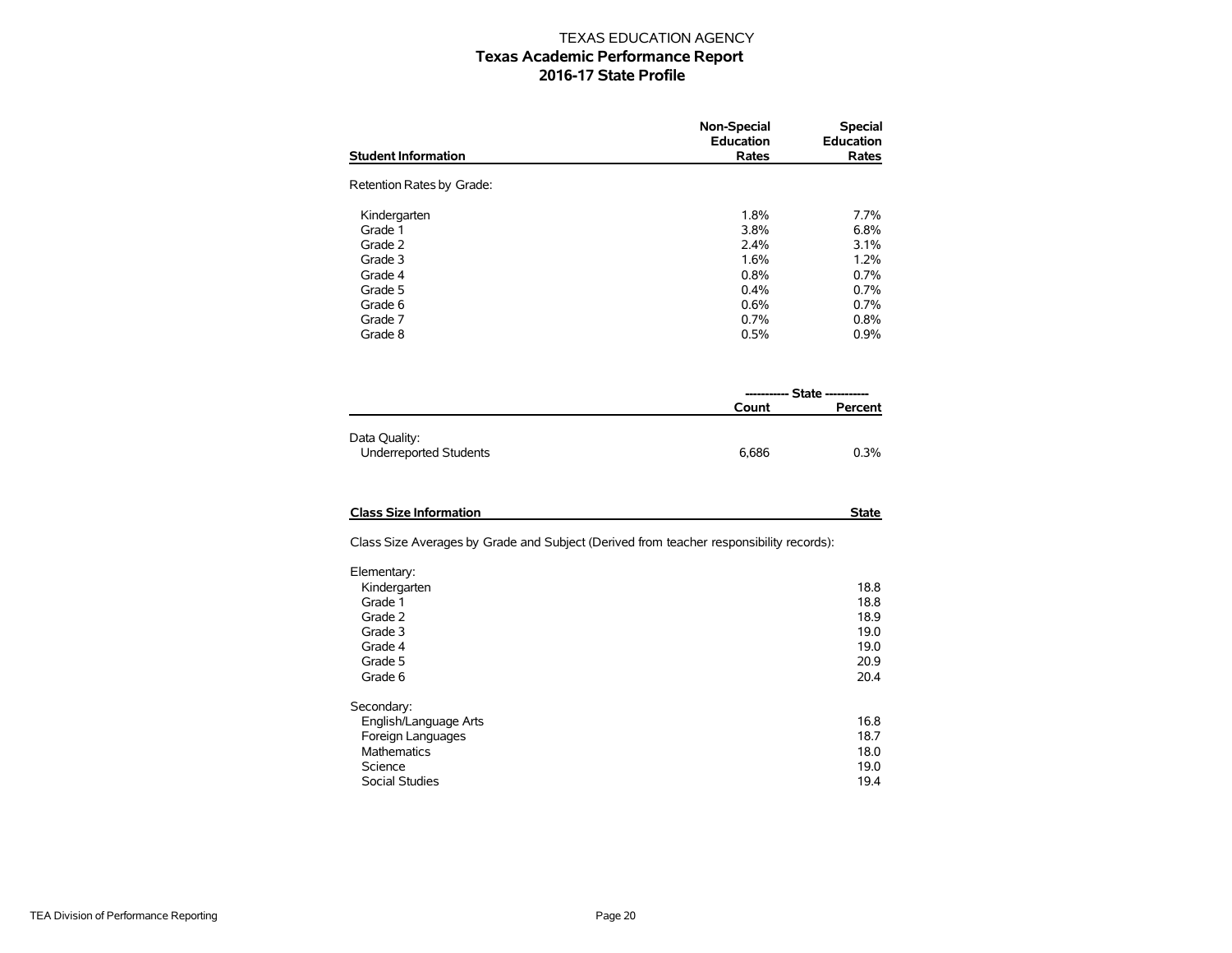| <b>Staff Information</b>                  | Count     | Percent |  |  |  |
|-------------------------------------------|-----------|---------|--|--|--|
| Total Staff                               | 705,007.9 | 100.0%  |  |  |  |
| Professional Staff:                       | 451,253.5 | 64.0%   |  |  |  |
| Teachers                                  | 352,756.1 | 50.0%   |  |  |  |
| <b>Professional Support</b>               | 70,392.1  | 10.0%   |  |  |  |
| Campus Administration (School Leadership) | 20,492.1  | 2.9%    |  |  |  |
| Central Administration                    | 7,613.2   | 1.1%    |  |  |  |
| Educational Aides:                        | 67,934.0  | 9.6%    |  |  |  |
| <b>Auxiliary Staff:</b>                   | 185,820.3 | 26.4%   |  |  |  |
| <b>Total Minority Staff:</b>              | 346,378.5 | 49.1%   |  |  |  |
| Teachers by Ethnicity and Sex:            |           |         |  |  |  |
| African American                          | 35,986.3  | 10.2%   |  |  |  |
| Hispanic                                  | 93,694.5  | 26.6%   |  |  |  |
| White                                     | 211,028.1 | 59.8%   |  |  |  |
| American Indian                           | 1,243.7   | 0.4%    |  |  |  |
| Asian                                     | 5,383.5   | 1.5%    |  |  |  |
| Pacific Islander                          | 1,521.6   | 0.4%    |  |  |  |
| Two or More Races                         | 3,898.4   | 1.1%    |  |  |  |
| Males                                     | 83,544.8  | 23.7%   |  |  |  |
| Females                                   | 269,211.3 | 76.3%   |  |  |  |
| Teachers by Highest Degree Held:          |           |         |  |  |  |
| No Degree                                 | 4,333.3   | 1.2%    |  |  |  |
| <b>Bachelors</b>                          | 262,745.0 | 74.5%   |  |  |  |
| <b>Masters</b>                            | 83,426.6  | 23.6%   |  |  |  |
| Doctorate                                 | 2,251.2   | 0.6%    |  |  |  |
| Teachers by Years of Experience:          |           |         |  |  |  |
| <b>Beginning Teachers</b>                 | 27,413.0  | 7.8%    |  |  |  |
| 1-5 Years Experience                      | 98,846.9  | 28.0%   |  |  |  |
| 6-10 Years Experience                     | 73,646.0  | 20.9%   |  |  |  |
| 11-20 Years Experience                    | 98,156.2  | 27.8%   |  |  |  |
| Over 20 Years Experience                  | 54,694.0  | 15.5%   |  |  |  |
| Number of Students per Teacher            | 15.1      | n/a     |  |  |  |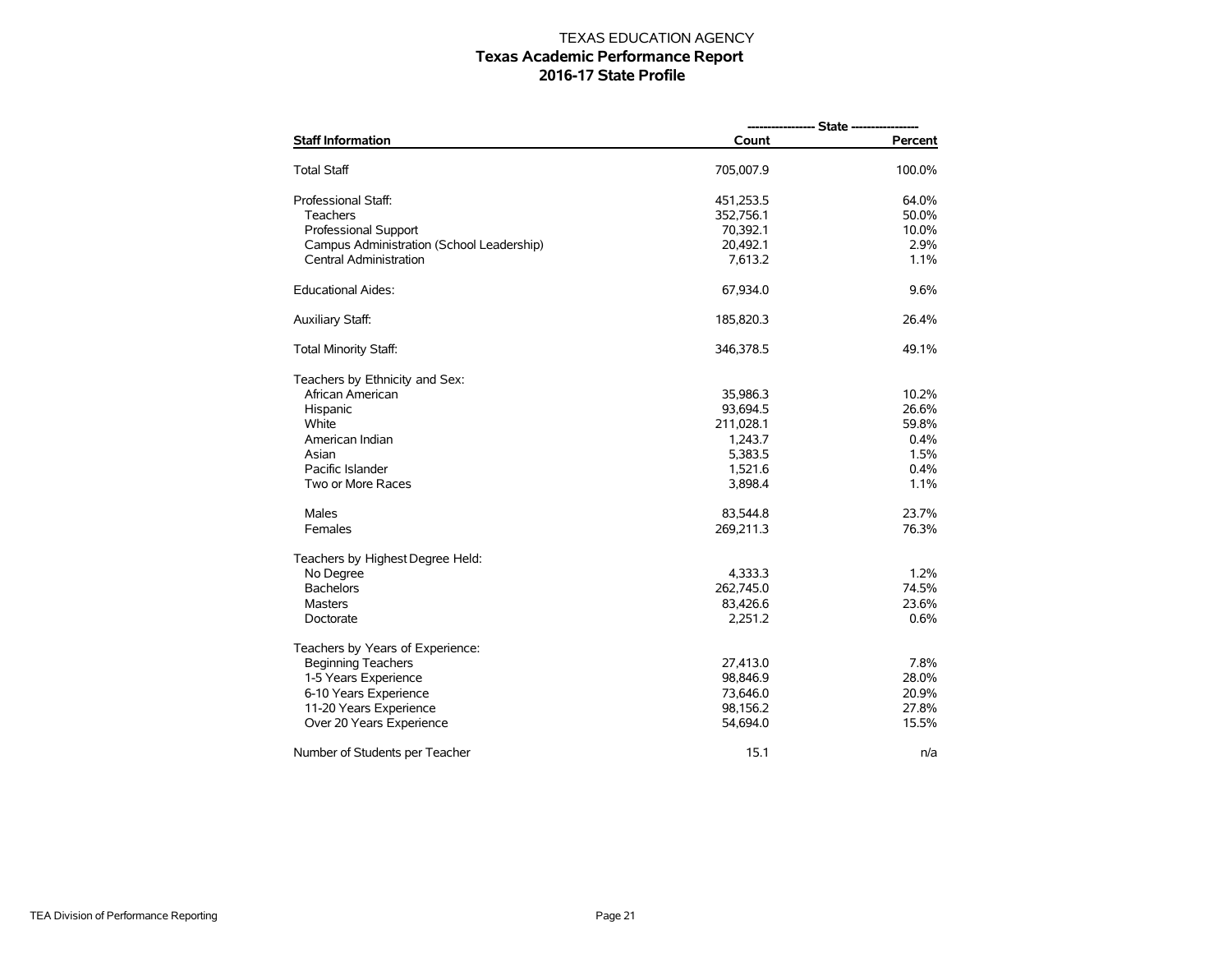| <b>Staff Information</b>                                                                                                                                                                                                                                                                                                                                              | <b>State</b>                                                                                              |
|-----------------------------------------------------------------------------------------------------------------------------------------------------------------------------------------------------------------------------------------------------------------------------------------------------------------------------------------------------------------------|-----------------------------------------------------------------------------------------------------------|
| Experience of Campus Leadership:<br>Average Years Experience of Principals<br>Average Years Experience of Principals with District<br>Average Years Experience of Assistant Principals<br>Average Years Experience of Assistant Principals with District                                                                                                              | 19.5<br>12.2<br>15.7<br>10.1                                                                              |
| Average Years Experience of Teachers:<br>Average Years Experience of Teachers with District:                                                                                                                                                                                                                                                                          | 10.9<br>72                                                                                                |
| Average Teacher Salary by Years of Experience (regular duties only):<br><b>Beginning Teachers</b><br>1-5 Years Experience<br>6-10 Years Experience<br>11-20 Years Experience<br>Over 20 Years Experience<br>Average Actual Salaries (regular duties only):<br>Teachers<br>Professional Support<br>Campus Administration (School Leadership)<br>Central Administration | \$46,199<br>\$48,779<br>\$51,184<br>\$54,396<br>\$60,913<br>\$52,525<br>\$61,728<br>\$76,471<br>\$100,397 |
| Instructional Staff Percent:                                                                                                                                                                                                                                                                                                                                          | 64.6%                                                                                                     |
| Turnover Rate for Teachers:                                                                                                                                                                                                                                                                                                                                           | 16.4%                                                                                                     |
| Staff Exclusions:<br>Shared Services Arrangement Staff:<br><b>Professional Staff</b><br><b>Educational Aides</b><br><b>Auxiliary Staff</b><br>Contracted Instructional Staff:                                                                                                                                                                                         | 1,112.5<br>216.4<br>454.3<br>2,110.5                                                                      |